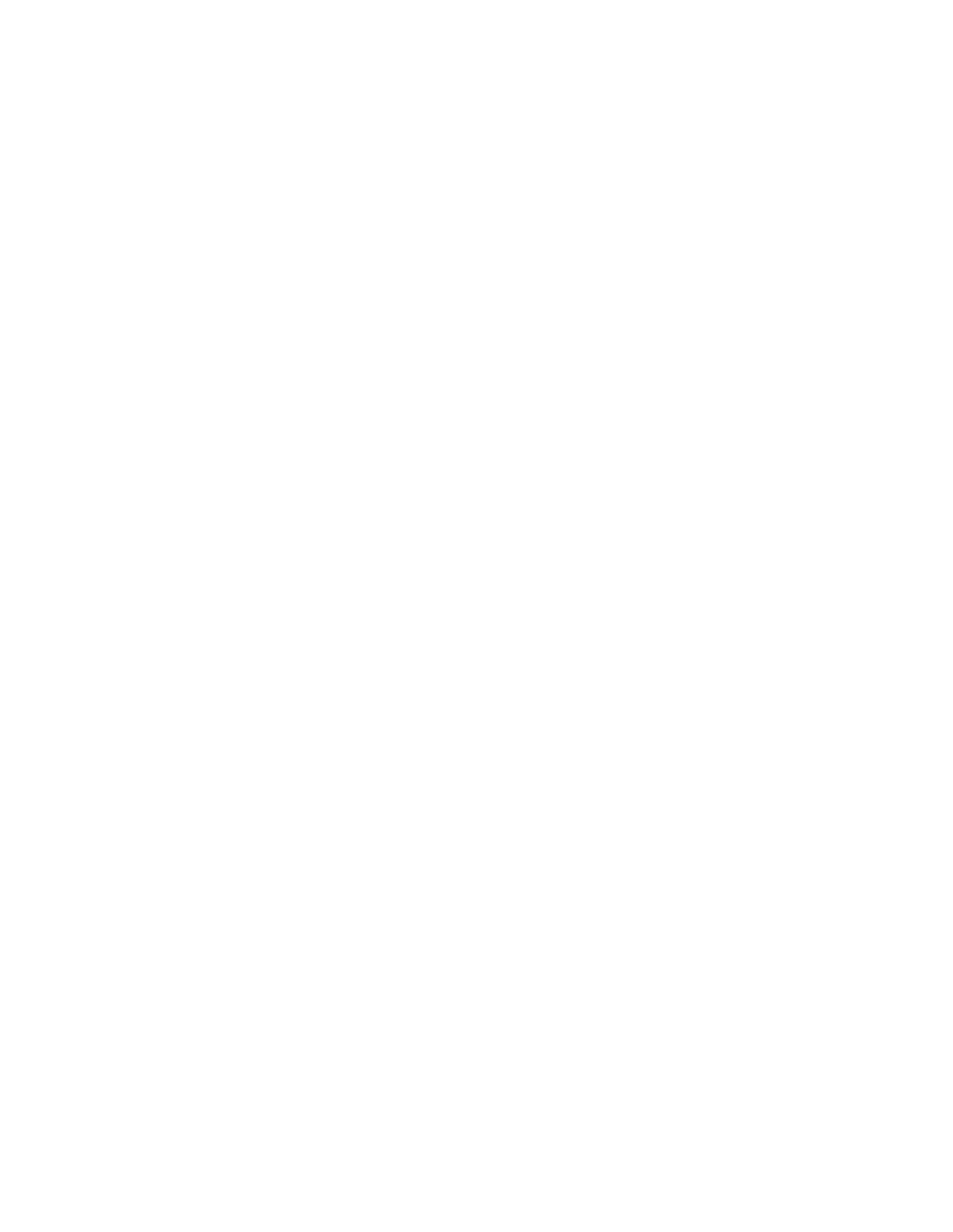# **Financial Inclusion and Development: A Cross Country Analysis**

### **Abstract**

The issue of financial inclusion is a development policy priority in many countries. This paper presents a cross country empirical analysis of the relationship between financial inclusion and development. Using the index of financial inclusion developed in Sarma (2008), the paper attempts to identify the factors that are significantly associated with financial inclusion. Levels of human development and financial inclusion in a country move closely with each other, although a few exceptions exist. Among socio-economic factors, as expected, income is positively associated with the level of financial inclusion. Going beyond income, inequality, literacy and urbanisation are other important factors. Further, physical infrastructure for connectivity and information are also significantly associated with financial inclusion. Among the banking sector variables, NPA and CAR are negatively associated with financial inclusion. Government ownership of banks is not significantly associated with financial inclusion while foreign ownership is found to be negatively associated. Interest rate does not seem to be significantly associated with financial inclusion.

KEY WORDS: Financial Inclusion, Index of Financial Inclusion, Human Development Index

JEL Classification: G21, O16, O50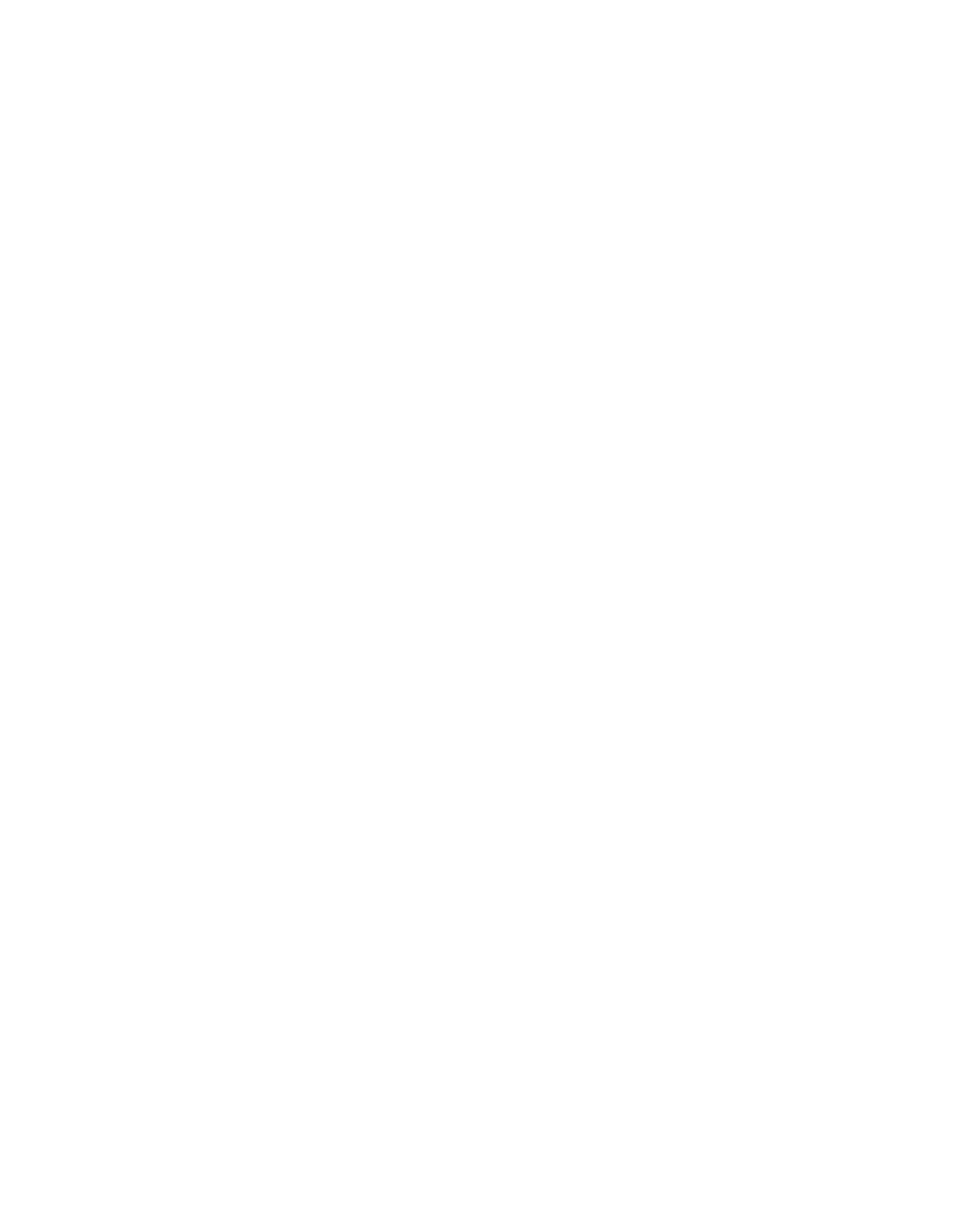### **1. Introduction**

Financial inclusion refers to a process that ensures the ease of access, availability and usage of the formal financial system for all members of an economy. An inclusive financial system has several merits. It facilitates efficient allocation of productive resources and thus can potentially reduce the cost of capital. In addition, access to appropriate financial services can significantly improve the day-to-day management of finances. An inclusive financial system can help in reducing the growth of informal sources of credit (such as money lenders), which are often found to be exploitative. Thus, an all-inclusive financial system enhances efficiency and welfare by providing avenues for secure and safe saving practices and by facilitating a whole range of efficient financial services.

The importance of an inclusive financial system is widely recognized in the policy circle and recently financial inclusion has become a policy priority in many countries. Initiatives for financial inclusion have come from the financial regulators, the governments and the banking industry. Legislative measures have been initiated in some countries. For example, in the United States, the Community Reinvestment Act (1997) requires banks to offer credit throughout their entire area of operation and prohibits them from targeting only the rich neighbourhoods. In France, the law on exclusion (1998) emphasises an individual's right to have a bank account. In the United Kingdom, a 'Financial Inclusion Task Force' was constituted by the government in 2005 in order to monitor the development of financial inclusion.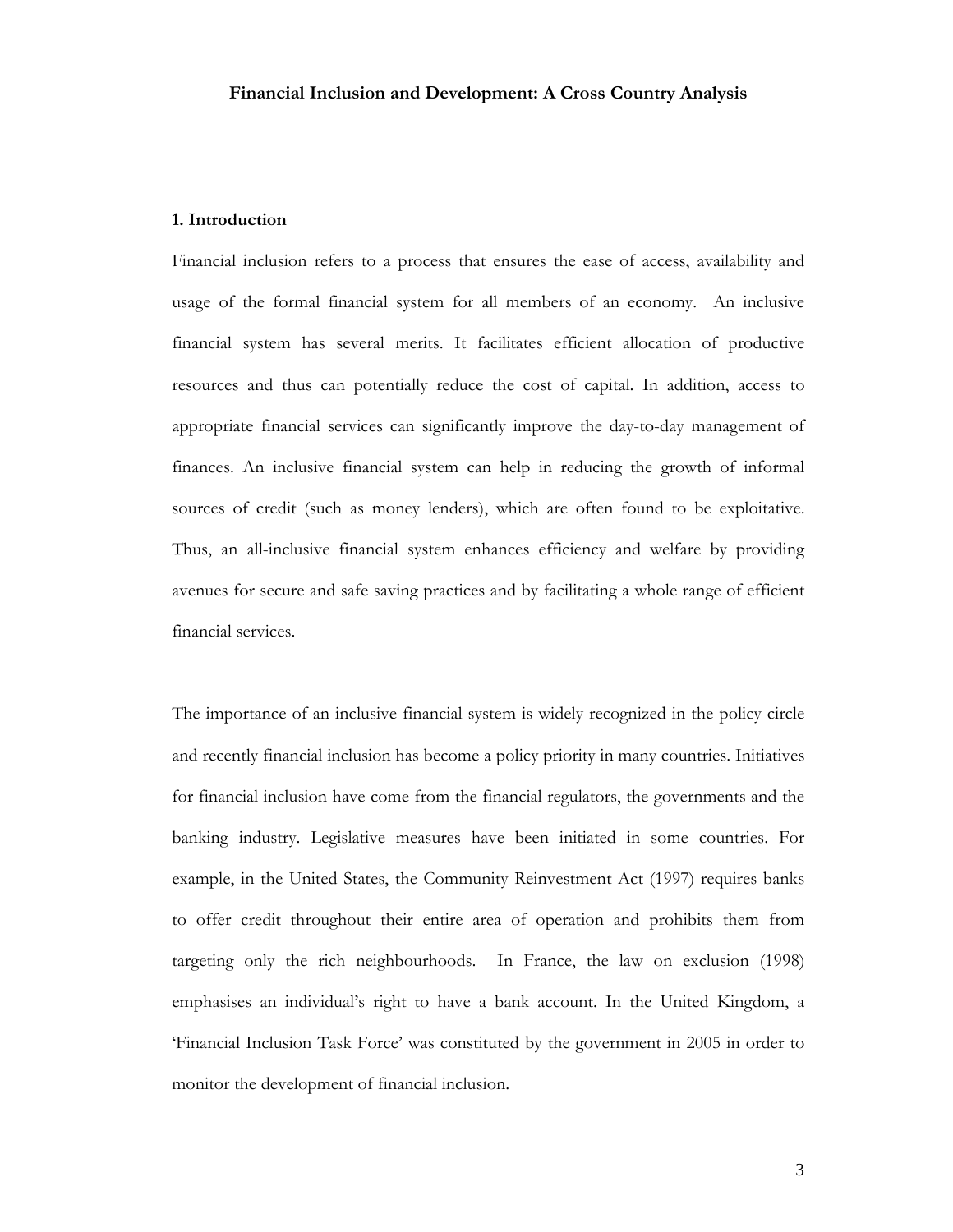The banking sector has also taken a lead role in promoting financial inclusion. In India, the Reserve Bank of India (RBI) has initiated several measures to achieve greater financial inclusion, such as facilitating 'no-frills' accounts and "General Credit Cards" for low deposit and credit. The German Bankers' Association introduced a voluntary code in 1996 providing for an 'everyman' current banking account that facilitates basic banking transactions. In South Africa, a low cost bank account called 'Mzansi' was launched for financially excluded people in 2004 by the South African Banking Association. Alternate financial institutions such as micro-finance institutions and Self-Help Groups have also been promoted in some countries in order to reach financial services to the excluded.

Literature on financial exclusion has defined it in the context of a larger issue of social exclusion of certain groups of people from the mainstream of the society. Leyshon and Thrift (1995) define financial exclusion as referring to *those processes that serve to prevent certain social groups and individuals from gaining access to the formal financial system*. Carbo et al. (2005) have defined financial exclusion as *broadly the inability (however occasioned) of some societal groups to access the financial system*. According to Conroy (2005), *financial exclusion is a process that prevents poor and disadvantaged social groups from gaining access to the formal financial systems of their countries*. According to Mohan (2006) *financial exclusion signifies the lack of access by certain segments of the society to appropriate, low-cost, fair and safe financial products and services from mainstream providers.* A Government Committee on financial inclusion in India defines financial inclusion *as the process of ensuring access to financial services and timely and adequate credit where needed by vulnerable groups such as the weaker sections and low income groups at an affordable cost* (Rangarajan Committee, 2008).

Thus, the definitions on financial inclusion/exclusion, conceptual as well as functional, provide an indication that financial exclusion occurs mainly to people who are at the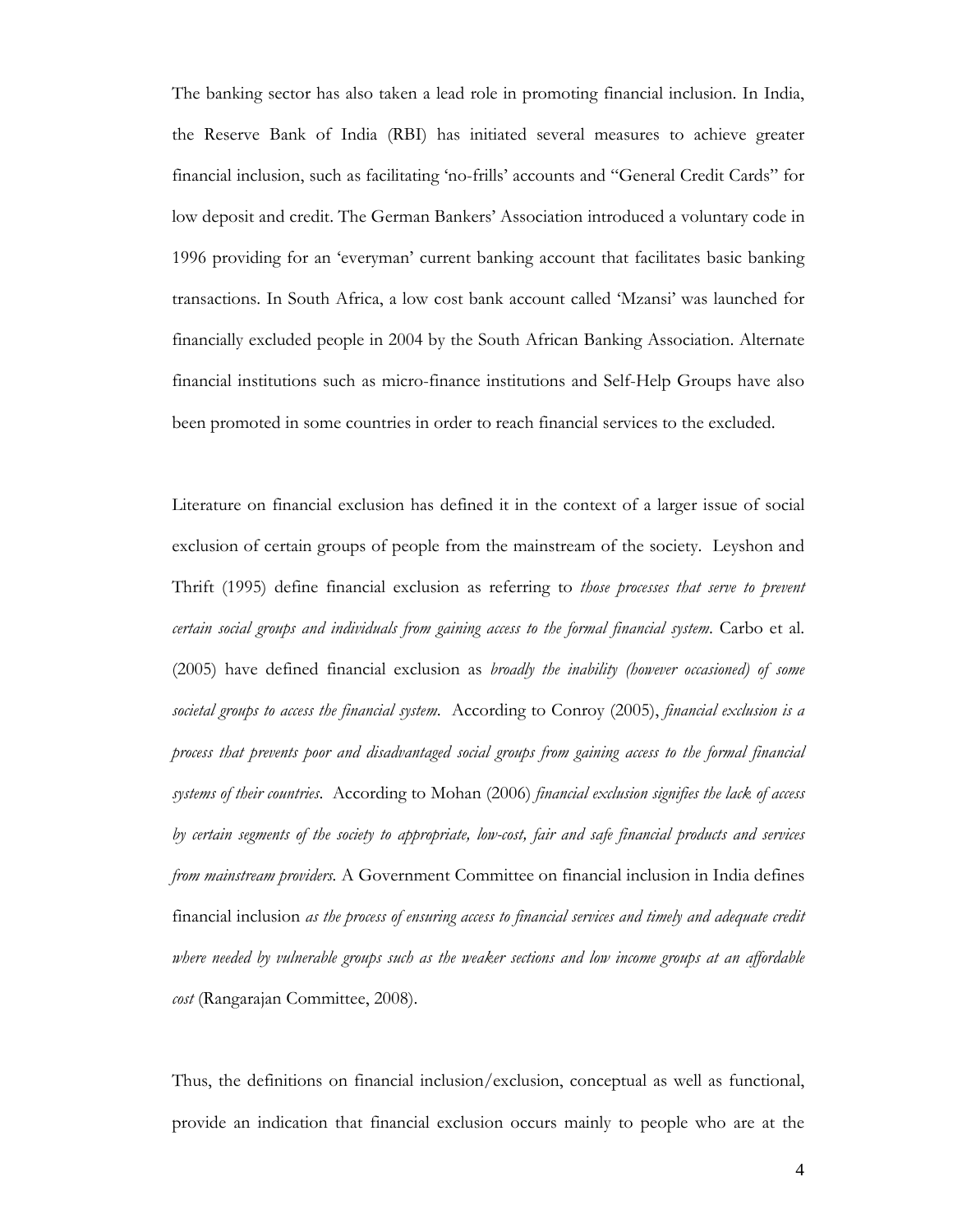margins of the society. The issues of financial exclusion have been of interest to scholars for some time now. Of the issues raised in academic debates, an important question is whether economic development leads to an all-inclusive financial system. It has been observed that even 'well-developed' financial systems such as those in the US and the UK have not succeeded to be 'all-inclusive' and certain segments of the population remain outside the formal financial systems.1 Another issue of interest is whether low level of financial inclusion is associated with high income inequality (Kempson et al., 2004).

This paper attempts to examine the relationship between financial inclusion and development. In doing so, it attempts to identify empirically country specific factors that are associated with the level of financial inclusion. Empirical literature on determinants of financial exclusion mostly comprises analysis based on primary surveys within a country or a region.2 In a recent paper, Beck et al. (2007) have studied financial sector outreach and its determinants by using cross country data. They have used several indicators of banking sector outreach and examined the determinants of each of these indicators separately. In this paper, we use an index of financial inclusion (IFI) developed in Sarma (2008) to investigate macro level factors that can be associated with financial inclusion. The paper first attempts to understand the relationship between IFI and the Human Development Index (HDI), the most widely used development index. Then it presents the results of an empirical analysis to determine country specific factors associated with the level of financial inclusion. We find that at the macro level, the factors responsible for financial exclusion are similar to those found in individual countries through survey based analysis. Our results are also in line with Beck et al. (2007).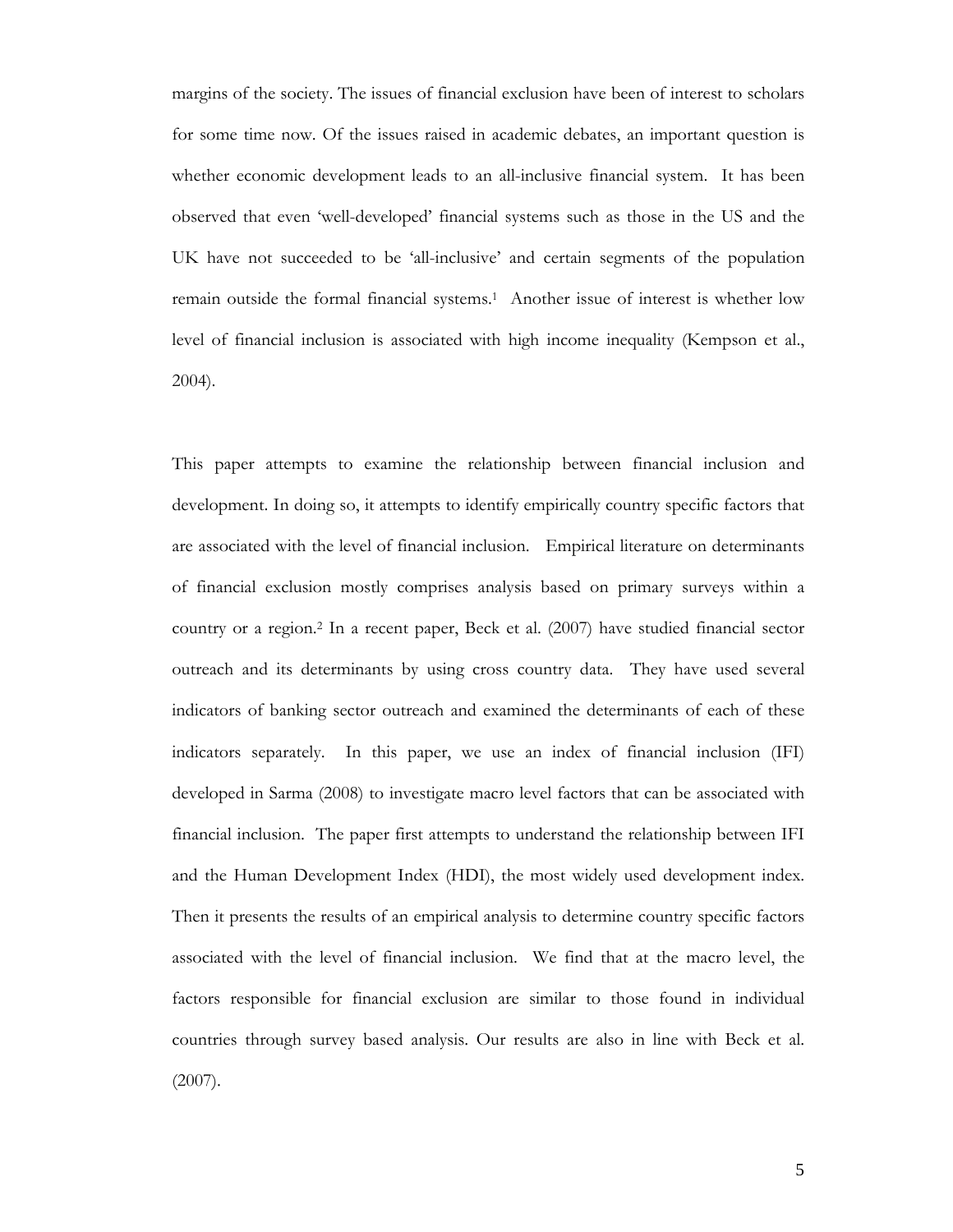The paper is organised as follows. In Section 2 we briefly describe the Index of Financial Inclusion (IFI), a multidimensional index developed to measure the inclusiveness of a country's financial system. In Section 3 we will present the broad relationship between IFI and HDI, followed by an empirical analysis of factors significantly associated with IFI in Section 4. Section 5 concludes the paper.

#### **2. Index of Financial Inclusion (IFI)**<sup>3</sup>

The index of financial inclusion is a measure of inclusiveness of the financial sector of a country. It is constructed as a multidimensional index that captures information on various aspects of financial inclusion such as banking penetration, availability of banking services and usage of the banking system. The IFI incorporates information on these dimensions in one single number lying between 0 and 1, where 0 denotes complete financial exclusion and 1 indicates complete financial inclusion in an economy. Sarma (2008) has developed a method of computing the IFI for several dimensions of financial inclusion. Based on the availability of comparable data, Sarma (2008) has computed the values of IFI for 54 countries using the three basic dimensions of financial inclusion– accessibility, availability and usage of banking services. Accessibility has been measured by the penetration of the banking system proxied by the number of bank A/C per 1000 population. Availability has been measured by the number of bank branches and number of ATMs per 100,000 people. The proxy used for the usage dimension is the volume of credit plus deposit relative to the GDP. A dimension index for each of these dimensions has been first computed by the following formula:

$$
d_i = \frac{A_i - m_i}{M_i - m_i} \tag{1}
$$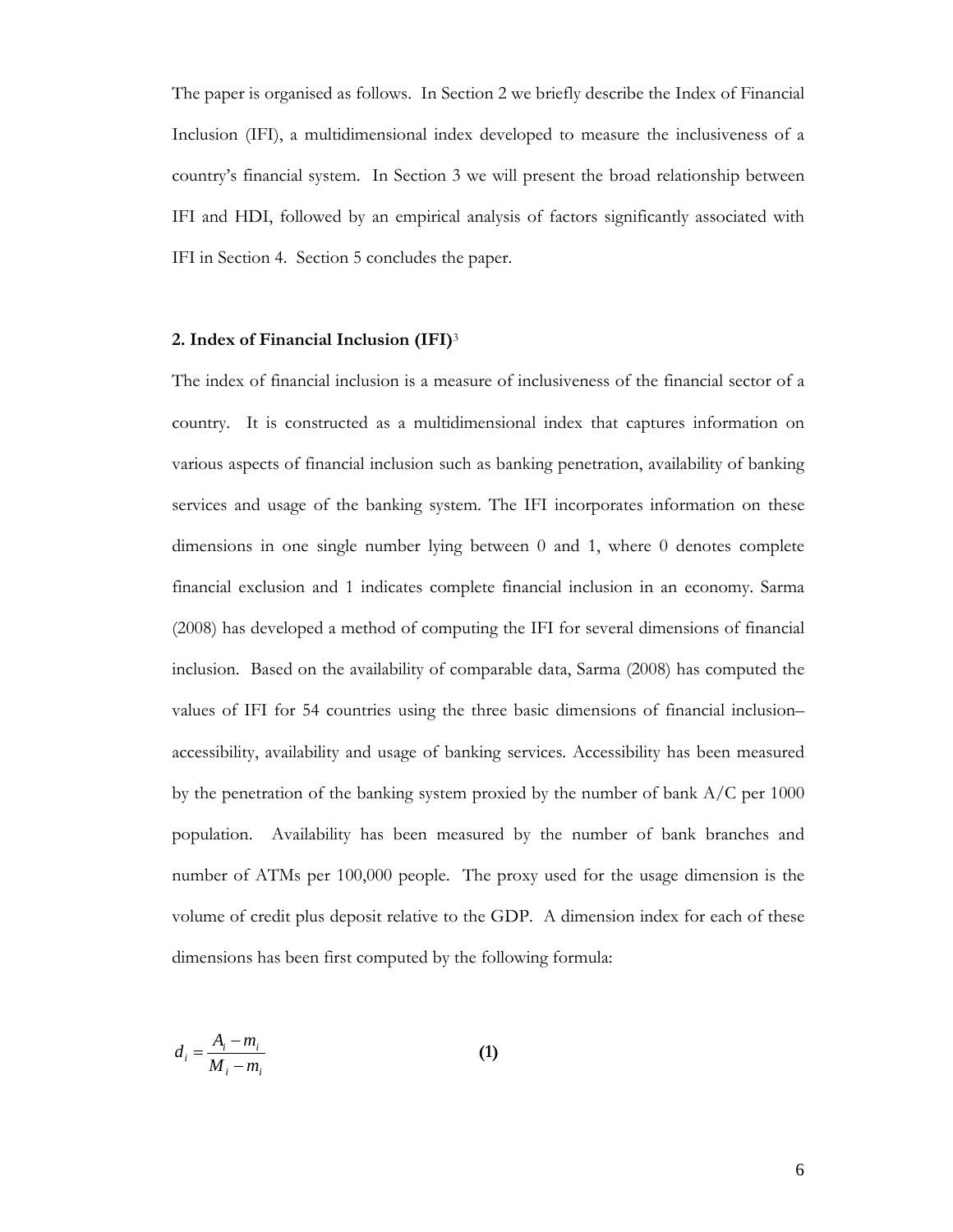where

 $A_i$  = Actual value of dimension i

 $m_i$  = lower limit for dimension i, given by the observed minimum for dimension i  $M_i$  = upper limit for dimension i, given by the empirical 94<sup>th</sup> quantile for dimension i

For the availability dimension, two separate indexes are first calculated; one for bank branch and the second for ATMs. A weighted average of these two indexes, using 2/3rd weight for bank branch index and  $1/3<sup>rd</sup>$  weight for ATM index is considered as the index for the availability dimension.4

After calculating the dimension indexes, they are given the following weights – 1 for the index of accessibility (penetration), 0.5 for the index of availability and 0.5 for the index of usage. The reason for giving less weight for the indexes of availability and usage dimensions in the present index is the lack of adequate data on some important indicators that completely characterize these dimensions. For example, as far as availability of banking services is concerned, many countries have moved towards internet banking, thus reducing the importance of physical bank outlets. Therefore, using data only on physical outlets (such as bank branches and ATMs) can give an incomplete picture of the availability of banking services. Similarly, using data on credit and deposit can only partially depict the usage of the financial system as other services of the banking system such as payments, transfers and remittances are not included. In the absence of such data, a complete characterization of these dimensions is not possible.

After giving weights to the dimensions, the final IFI is computed as follows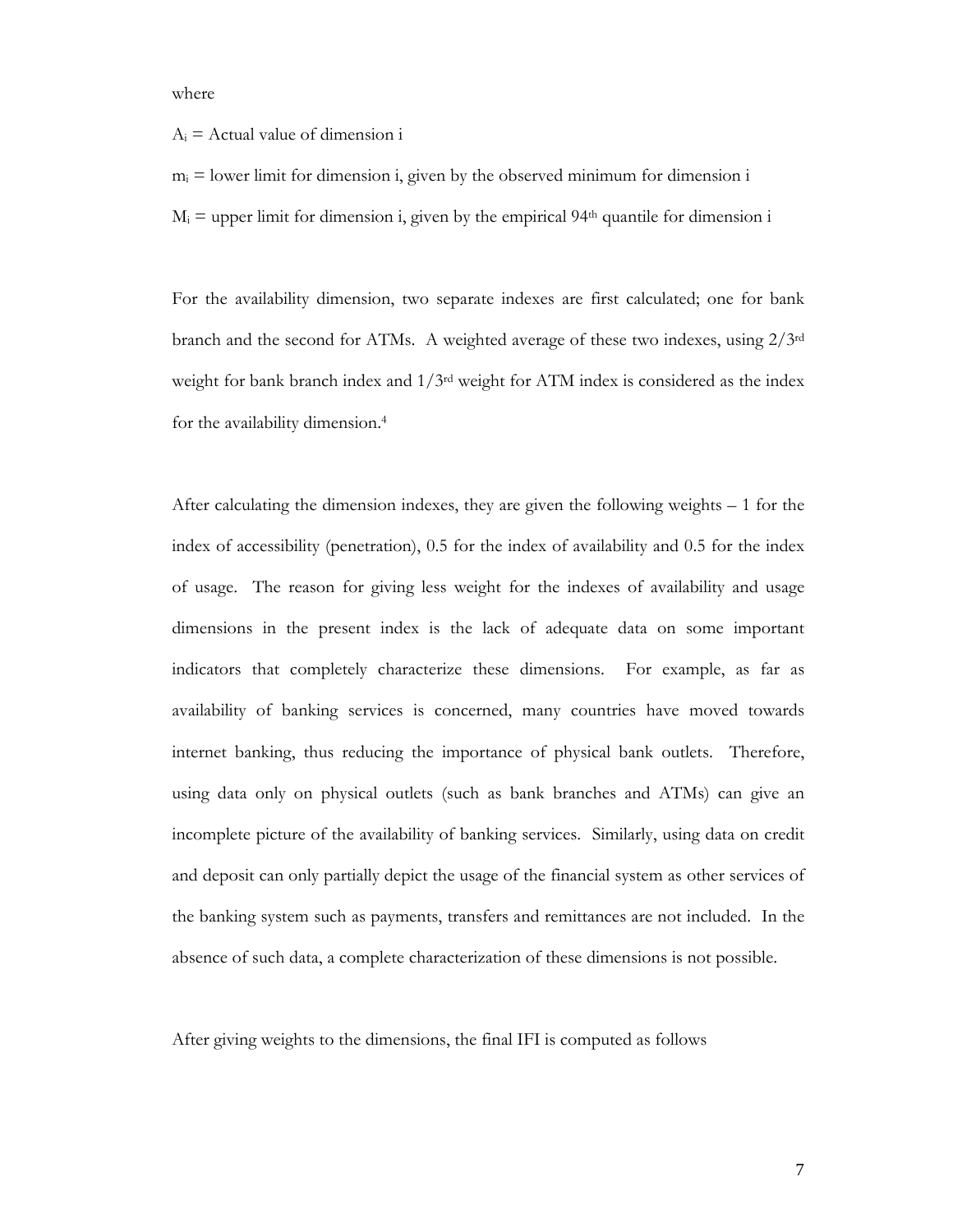$$
IFI = 1 - \sqrt{\frac{(1 - p_i)^2 + (0.5 - a_i)^2 + (0.5 - u_i)^2}{1.5}}
$$

where pi, ai and ui denote respectively the weighted dimension indexes for the dimensions accessibility (or penetration), availability and usage.

In this paper, we use the IFI computed by Sarma (2008) for 54 countries.<sup>5</sup> From within this group of 54 countries, however, we have excluded countries that can be unambiguously characterized as overseas financial centres (OFC).6 The OFCs are defined by the IMF as centres "where the bulk of financial sector activity is offshore on both sides of the balance sheet (that is the counterparties of the majority of financial institutions' liabilities and assets are non-residents), where the transactions are initiated elsewhere, and where the majority of the institutions involved are controlled by nonresidents."7 Thus, the empirical investigation in this paper is based on the data for 49 countries.

# **3. IFI and HDI**

Table 1 presents the IFI computed for 49 countries and the corresponding human development index (HDI) along with their ranks. Austria, with an IFI value of 0.95 leads the list while Madagascar with an IFI value of 0.01 ranks the lowest. India has an IFI value of 0.20 and is ranked  $29<sup>th</sup>$ . In line with Sarma (2008), countries having IFI value between 0.5 and 1 are classified as high IFI countries, those having IFI values between 0.3 and 0.5 are termed medium IFI countries and the rest having IFI values below 0.3 are classified as low IFI countries. By this classification, only 11 of the 49 countries classify as high IFI countries. These include high-income and OECD countries such as Belgium, Denmark, Spain, Greece, France and Norway.8 The high IFI countries also include middle income countries such as Malaysia (upper middle-income) and Iran and Thailand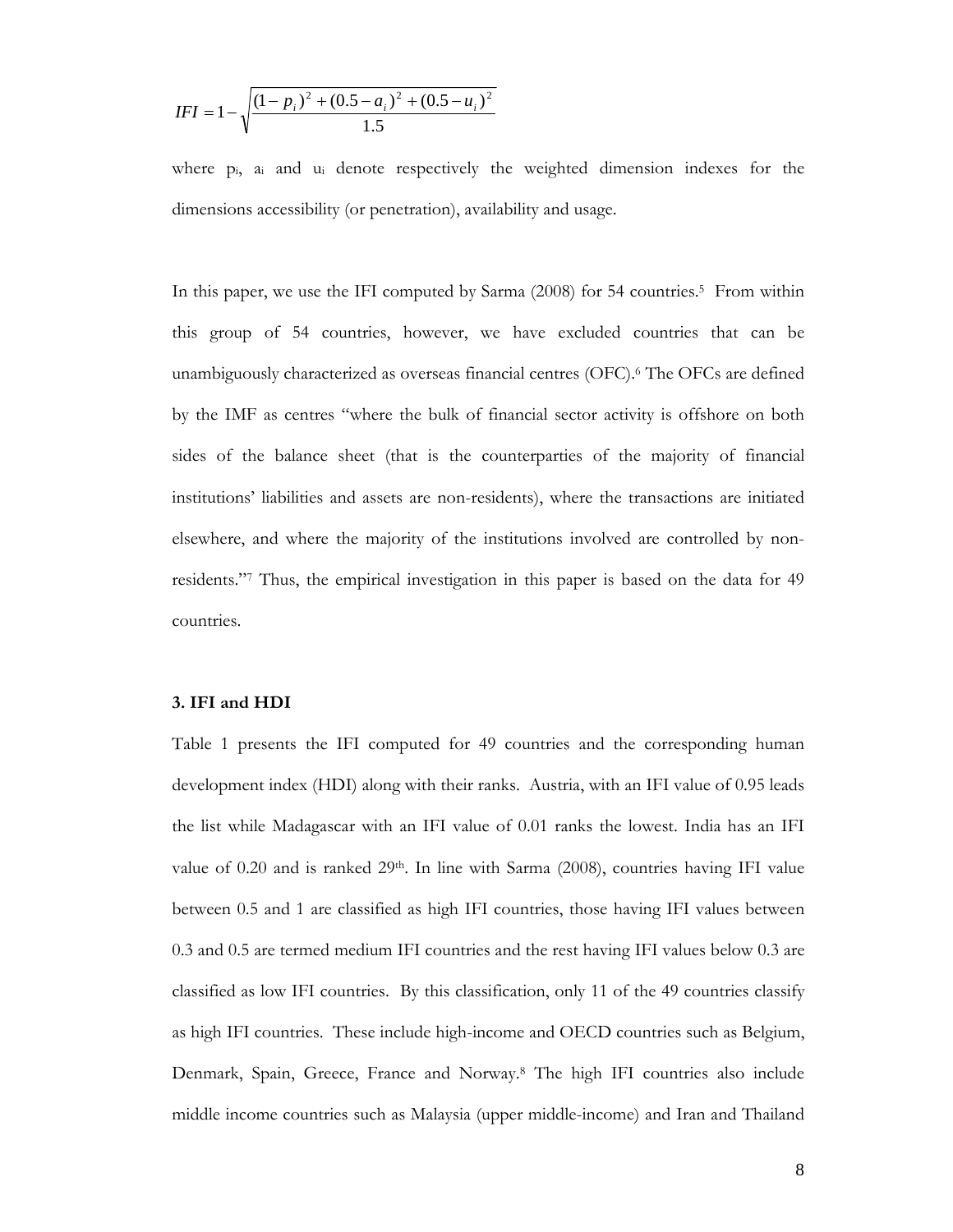(lower middle-income). The medium IFI countries are 9 of the 49 in the list. Of these, Italy and Trinidad & Tobago are high income countries while the rest such as Russia, Bulgaria, Chile, Turkey, Lithuania, Romania and Jordan are upper middle income countries (UMC). While it is not surprising that the list of low IFI countries is dominated by low income countries, there are some exceptions. For example, Saudi Arabia, a high income country is found to have low IFI. Similarly, Brazil, Lebanon, Venezuela, Argentina and Mexico, from the upper middle-income category are found to be having low IFI.

A comparison of IFI with human development index (HDI) shows that all the countries with high and medium IFI values belong to the group that is classified by the UNDP as countries with high human development (HDI > 0.7). Saudi Arabia, a high HDI country is found to have a low IFI value. Other countries having a high or medium HDI but a low IFI are Brazil, Lebanon, Venezuela, Argentina and Mexico.

On the one hand, countries such as Albania, Armenia, Peru and Mexico have relatively higher levels of human development as compared to their levels of financial inclusion. On the other hand there are countries such as Iran, Thailand, Turkey and Namibia that perform relatively better in financial inclusion than with human development.

Notwithstanding these exceptions, IFI and HDI seem to move in the same direction. As observed from Table 1, the IFI and HDI for the set of 49 countries move closely with each other. The correlation coefficient between IFI and HDI values and ranks is found to be about 0.74 and is highly significant.9 From this, it can be generally concluded that countries having high level of human development are also the countries with a relatively high level of financial inclusion.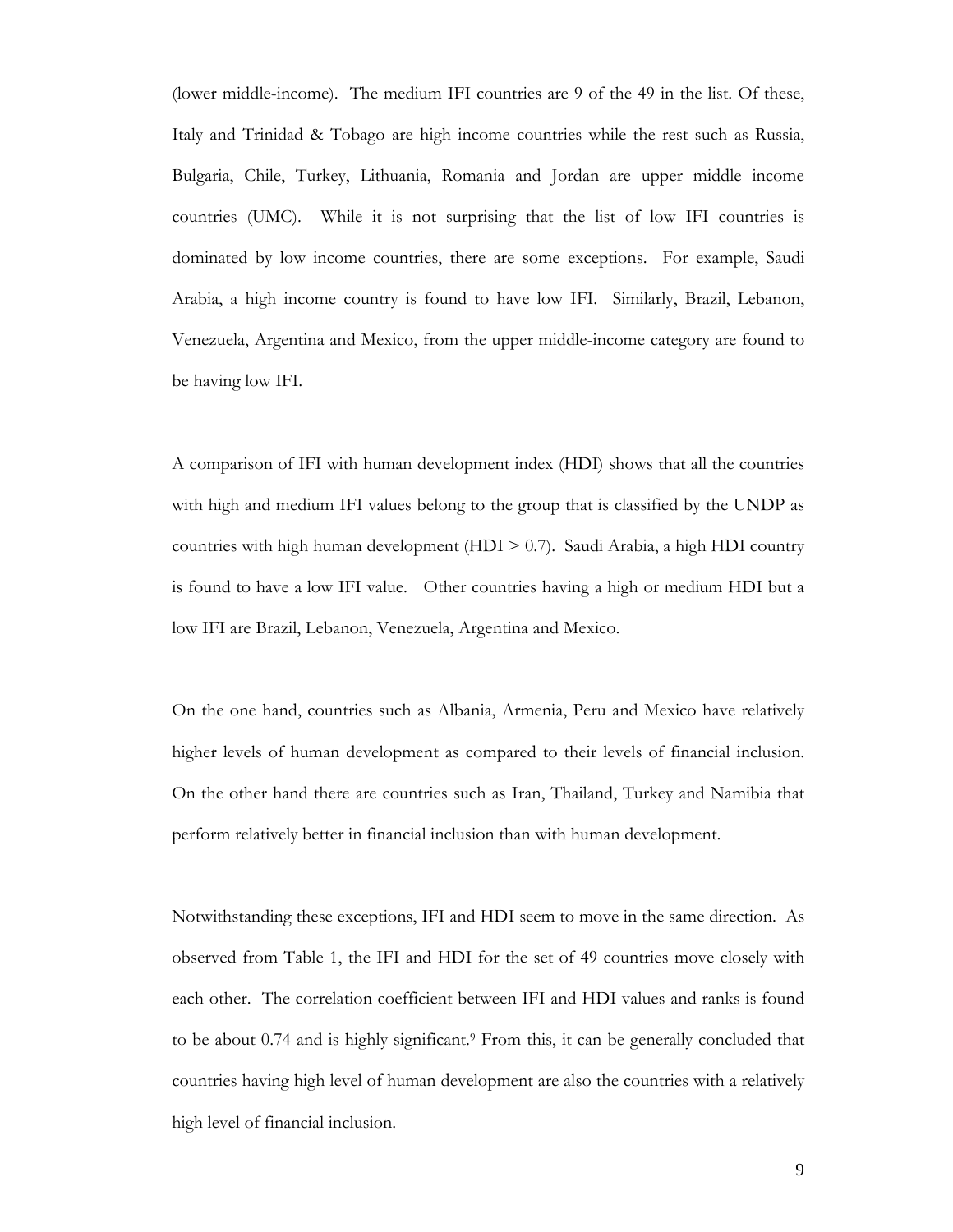Region-wise, we find that a majority of the East European countries had medium level of financial inclusion, while a large number of Latin American countries had low financial inclusion. All countries in south Asia and Sub-Saharan Africa for whom IFI values were estimated have low levels of financial inclusion. While having a low value of IFI, India performs better than its neighbours Pakistan and Bangladesh. As data on east and southeast Asian countries are limited, we are unable to make any further comment on their performance.

Small countries with a relatively large emigrant worker population may have relatively higher levels of financial inclusion if the emigrant workers use the banking system for remittances. For example, countries such as Jordan, Guyana and the Dominican Republic have a relatively large emigrant population and a share of remittances to GDP of over 15 per cent. In these countries, the higher IFI rank compared with HDI rank can perhaps be attributed to this phenomenon. However, as noted in the literature on migration and remittances, a large share of remittances to less developed countries occurs through informal sources including family channels, travelling friends, local money lenders and a complex network of informal remittance systems (COMPAS, 2005, El Qorchi et al., 2003; Puri and Ritzema, 1999).<sup>10</sup> Hence it is not possible to establish a relationship between migration, remittances and financial inclusion.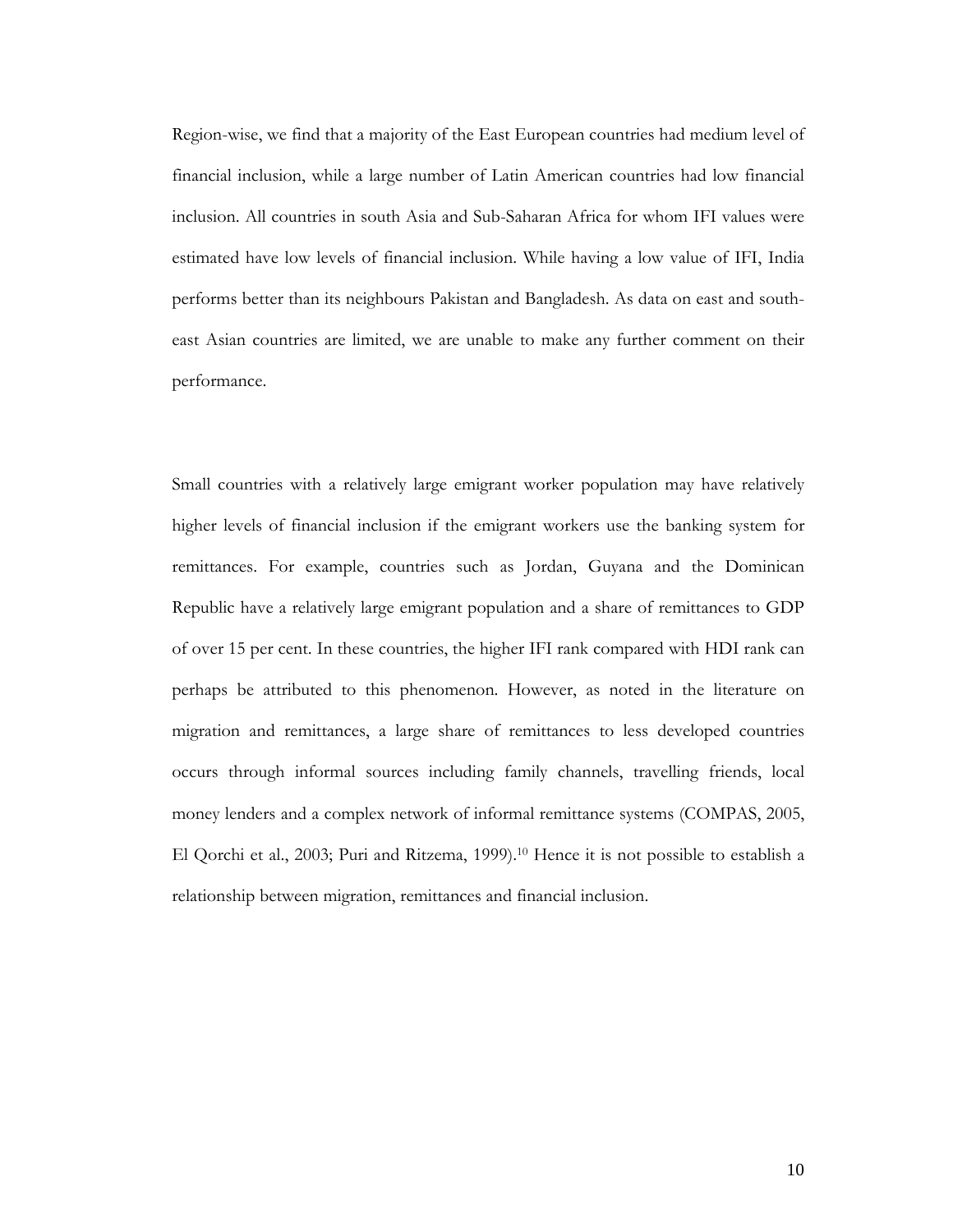|                |                | Index of financial |                | Human development |                |  |
|----------------|----------------|--------------------|----------------|-------------------|----------------|--|
|                |                | inclusion (IFI)    |                | index (HDI)       |                |  |
| Sl No.         | Country        |                    | Country        |                   | Country        |  |
|                |                | Value              | rank           | Value             | rank           |  |
| $\mathbf{1}$   | Albania        | 0.079              | 43             | 0.784             | 23             |  |
| $\overline{2}$ | Argentina      | 0.148              | 35             | 0.863             | 10             |  |
| 3              | Armenia        | 0.041              | 47             | 0.768             | 27             |  |
| $\overline{4}$ | Austria        | 0.953              | $\mathbf{1}$   | 0.944             | $\mathfrak{Z}$ |  |
| 5              | Bangladesh     | 0.117              | 39             | 0.530             | 44             |  |
| 6              | Belgium        | 0.908              | $\overline{2}$ | 0.945             | $\overline{2}$ |  |
| 7              | Bolivia        | 0.064              | 45             | 0.692             | 38             |  |
| 8              | Bosnia &       |                    |                |                   |                |  |
|                | Herzegovina    | 0.163              | 33             | 0.800             | 18             |  |
| 9              | Brazil         | 0.283              | 21             | 0.792             | 20             |  |
| 10             | Bulgaria       | 0.413              | 14             | 0.816             | 14             |  |
| 11             | Chile          | 0.404              | 15             | 0.859             | 11             |  |
| 12             | Colombia       | 0.229              | 26             | 0.790             | 21             |  |
| 13             | Czech Republic | 0.525              | 10             | 0.885             | 9              |  |
| 14             | Denmark        | 0.906              | 3              | 0.943             | $\overline{4}$ |  |
| 15             | Dominican      |                    |                |                   |                |  |
|                | Republic       | 0.253              | 23             | 0.751             | 33             |  |
| 16             | Ecuador        | 0.177              | 30             | 0.765             | 29             |  |
| 17             | El Salvador    | 0.213              | 28             | 0.729             | 35             |  |
| 18             | France         | 0.702              | 6              | 0.942             | 5              |  |
| 19             | Greece         | 0.763              | 5              | 0.921             | $8\,$          |  |
| 20             | Guatemala      | 0.227              | 27             | 0.673             | 40             |  |
| 21             | Guyana         | 0.252              | 24             | 0.725             | 36             |  |
| 22             | Honduras       | 0.148              | 36             | 0.683             | 39             |  |
| 23             | India          | 0.198              | 29             | 0.611             | 42             |  |
| 24             | Iran, I.R. of  | 0.527              | 9              | 0.746             | 34             |  |
| 25             | Italy          | 0.439              | 12             | 0.940             | 6              |  |
| 26             | Jordan         | 0.298              | 20             | 0.760             | 31             |  |
| 27             | Kenya          | 0.105              | 41             | 0.491             | 49             |  |
| 28             | Lebanon        | 0.265              | 22             | 0.774             | 26             |  |
| 29             | Lithuania      | 0.333              | 18             | 0.857             | 12             |  |
| 30             | Madagascar     | 0.009              | 49             | 0.509             | 46             |  |
| 31             | Malaysia       | 0.530              | $8\,$          | 0.805             | 17             |  |
| 32             | Mexico         | 0.145              | 37             | 0.821             | 13             |  |
| 33             | Namibia        | 0.234              | 25             | 0.626             | 41             |  |
| 34             | Nicaragua      | 0.076              | 44             | 0.698             | 37             |  |
| 35             | Norway         | 0.595              | $\overline{7}$ | 0.965             | $\mathbf{1}$   |  |
| 36             | Pakistan       | 0.113              | 40             | 0.539             | 43             |  |
| 37             | Papua New      |                    |                |                   |                |  |
|                | Guinea         | 0.057              | 46             | 0.523             | 45             |  |
| 38             | Peru           | 0.125              | 38             | 0.767             | 28             |  |

| Table 1 Index of financial inclusion and human development index, 2004 |  |  |  |
|------------------------------------------------------------------------|--|--|--|
|                                                                        |  |  |  |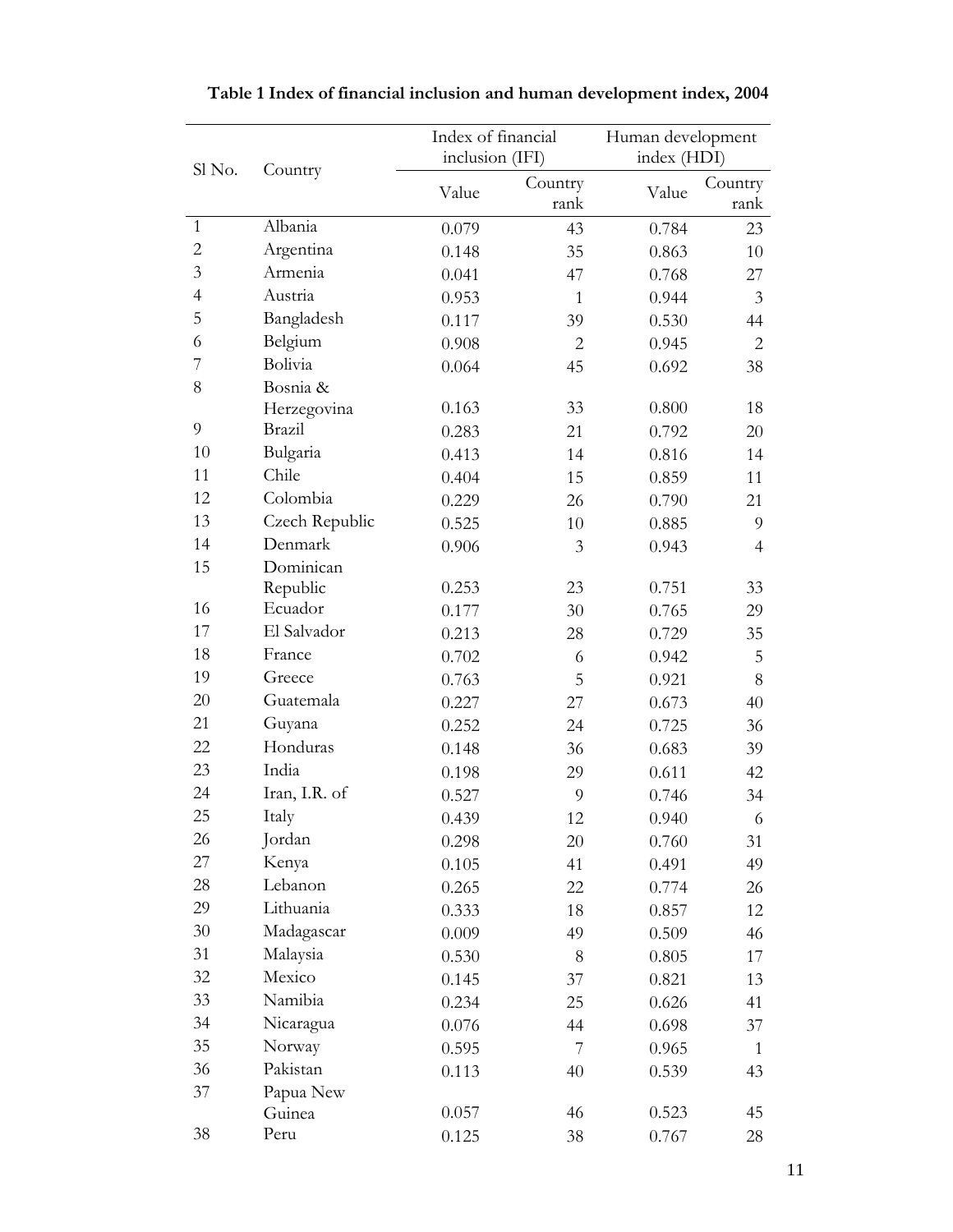| 39 | Philippines  | 0.167 | 32             | 0.763 | 30 |
|----|--------------|-------|----------------|-------|----|
| 40 | Romania      | 0.315 | 19             | 0.805 | 16 |
| 41 | Russia       | 0.424 | 13             | 0.797 | 19 |
| 42 | Saudi Arabia | 0.151 | 34             | 0.777 | 25 |
| 43 | Spain        | 0.784 | $\overline{4}$ | 0.938 | 7  |
| 44 | Thailand     | 0.514 | 11             | 0.784 | 24 |
| 45 | Trinidad and |       |                |       |    |
|    | Tobago       | 0.354 | 17             | 0.809 | 15 |
| 46 | Turkey       | 0.387 | 16             | 0.757 | 32 |
| 47 | Uganda       | 0.021 | 48             | 0.502 | 47 |
| 48 | Venezuela    | 0.176 | 31             | 0.784 | 22 |
| 49 | Zimbabwe     | 0.096 | 42             | 0.491 | 48 |

Source: Sarma (2008)

Note: The HDI ranks given in this table are re-ranks based on the HDI value for only the set of 49 countries.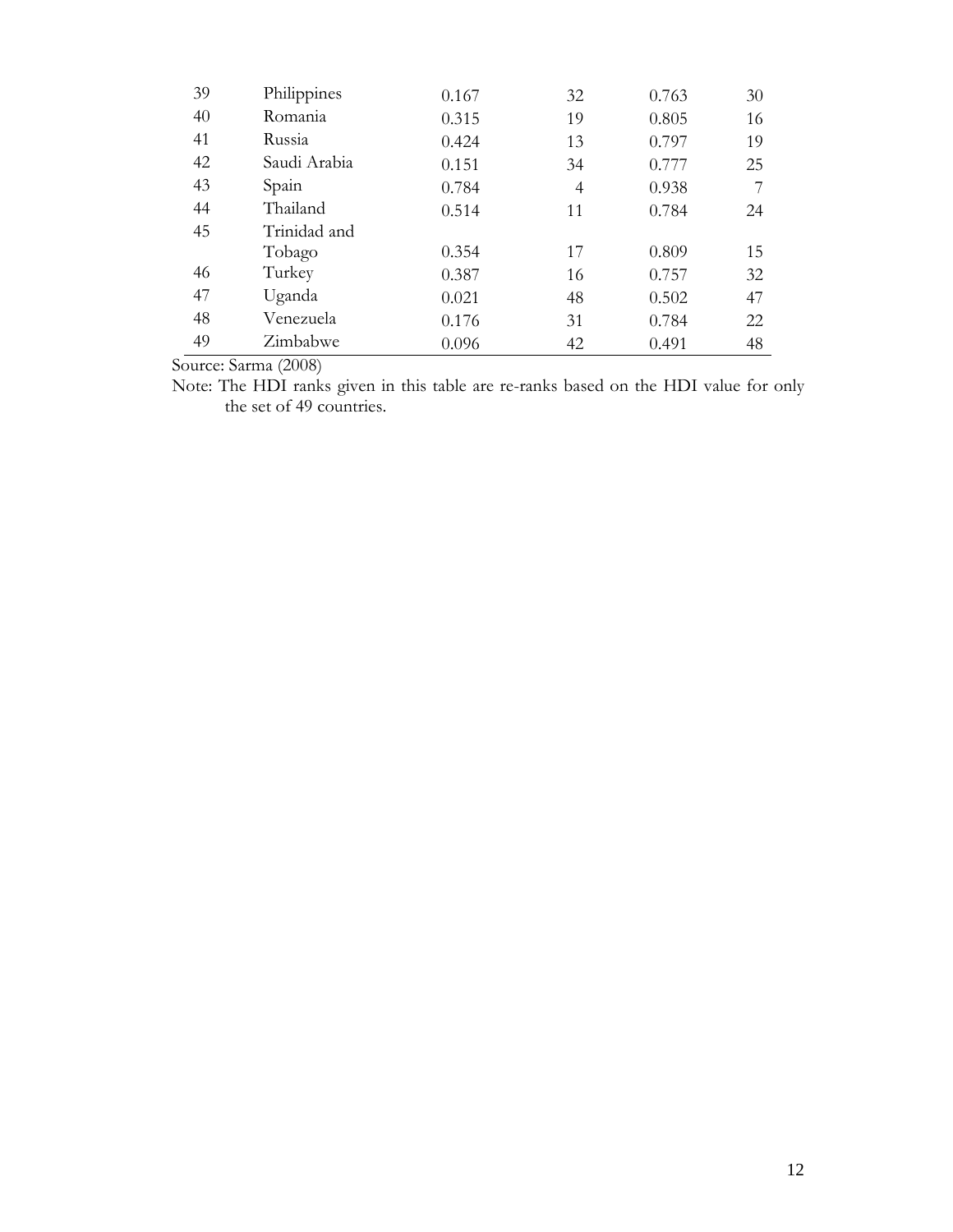## **4. Factors associated with financial inclusion**

The factors that affect financial inclusion are likely to be several and their interaction with each other complex. At the moment, without going into the complexity of the how a large number of factors *together* bring about the level of financial inclusion in a country, we attempt to simply identify factors that are associated, with some degree of significance, to the index of financial inclusion. We do this by carrying out three sets of regressions of the IFI on three different sets of variables. In a sense, the three sets of variables indicating socio-economic factors, factors relating to physical infrastructure and banking sector factors are independent of each other.11 Further, data for all variables are not available for all 49 countries for which we have computed the IFI. Thus, if we include all variables or regressors in a single regression equation, the number of observations (countries) in the panel reduces to 20, leaving us with very little statistical precision. This also partly explains our resort to three separate regressions.

The first regression is a regression of the IFI on a set of socio-economic variables such as income, employment, inequality, literacy and so on. The second regression attempts to capture the role of physical infrastructure. The third regression attempts to see the affect of banking sector variables such as soundness indicators, ownership pattern and prevailing rate of interest on financial inclusion. The data for the regressions are from the World Development Indicators (WDI) for the latest/comparable year.12

In the regression equations, the dependent variable is a logit transformation of the index of financial inclusion described earlier. Unlike the IFI which lies between 0 and 1, the transformed variable lies between -∞ and  $\infty$ . This allows us to carry out the classical OLS regression. The transformed variable is a monotonically increasing function of IFI, and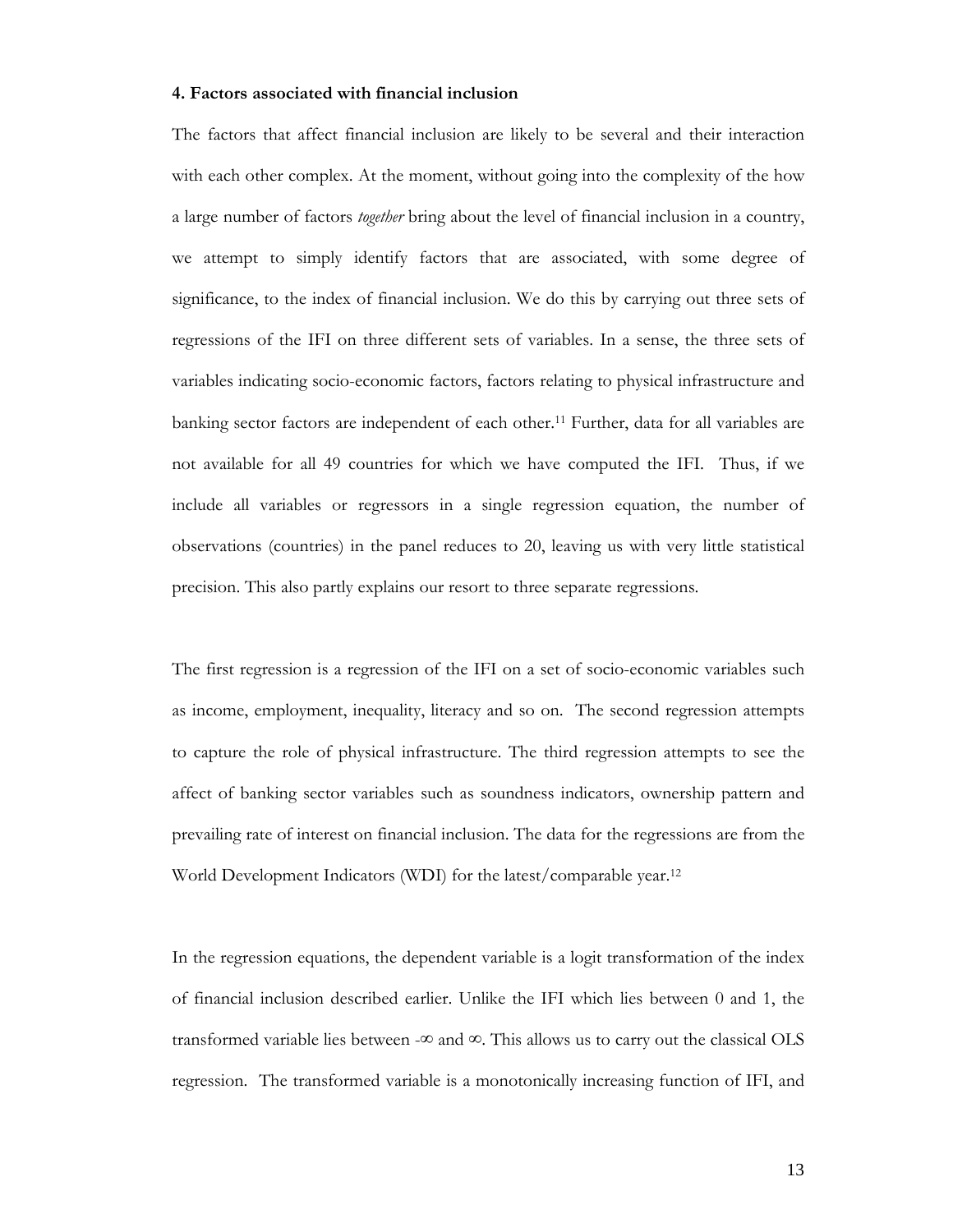hence it preserves the same ordering as IFI. The transformed variable is a logit function of the original variable IFI, as defined below.

$$
Y = \ln\left(\frac{IFI}{1 - IFI}\right)
$$

The general form of the regression equation is

$$
Y = a_0 + a_1X_1 + a_2X_2 + \dots a_nX_n + \epsilon
$$

Where  $X_1, X_2$  and so on are regressor variables,  $a_1, a_2$  and so on are the parameters to be estimated from the data and ε is the error term following classical OLS assumptions. The rate of change of Y with respect to a unit change in the variable  $X_i$  will be given by the derivative of y with respect to  $X_i$ , which is

$$
\frac{dY}{dX_i} = \frac{a_i \exp(a_i X_i)}{(1 + \exp(a_i X_i)^2)}
$$

Thus, the direction of change in Y corresponding to a unit change in  $X_i$  is determined by the sign of  $a_i$  while the magnitude of the change depends on the value of  $a_i$  as well as  $X_i$ .

**4.1. Results of the regression on socio economic variables:** The literature on financial inclusion has identified financial exclusion as reflection of a broader problem of "social exclusion". In the industrialised and high income countries having a welldeveloped banking system, studies have shown that the exclusion from the financial system occurs to persons who belong to low-income groups, the ethnic minorities,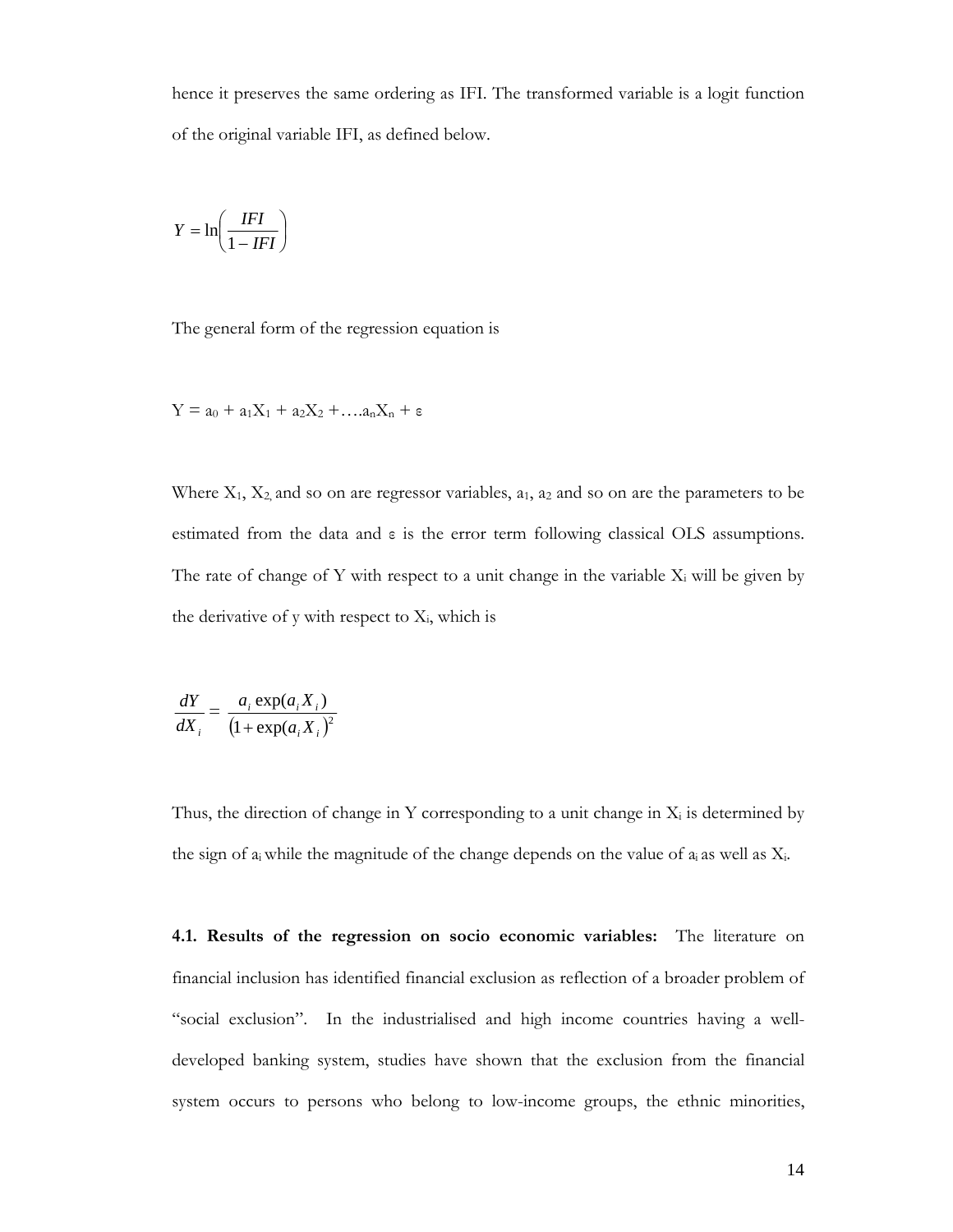immigrants, the aged and so on (Barr, 2004; Kempson and Whyley, 1998; Connoly and Hajaj, 2001). There is also a geographical factor; people living in rural areas and in locations that are remote from urban financial centres are more likely to be financially excluded (Leyshon and Thrift, 1995; Kempson and Whyley 2001). Further, countries with low levels of income inequality tend to have relatively high level of financial inclusion (Buckland et al, 2005; Kempson and Whyley, 1998). In other words, the levels of financial inclusion inevitably rise in response to both prosperity and declining inequalities.

Another factor that can be associated with financial inclusion is employment (Goodwin et al., 2000). The unemployed or those with irregular and insecure employment are less likely to participate in the financial system. Studies have found that payment of wages through automated cash transfer (ACT) has been one of the main influences on financial inclusion in the UK. Recent evidence also suggests that the continued payment of social security benefits and the State pension in cash is significantly related to financial exclusion (Kempson and Whyley, 1999).

Informal sector or the informal economy accounts for a large and significant share of employment in several less developed countries (ILO, 2002). In these countries and elsewhere in the industrialised countries, formal sector employment could imply participation in the formal financial system through receiving wages and salaries routed through the formal banking system. Formal employment also implies inclusion in employment related social security system, benefits of which are availed through the formal banking system. Thus the proportion of formal sector employment would be an important indicator of the level of financial inclusion. Since we have not found reliable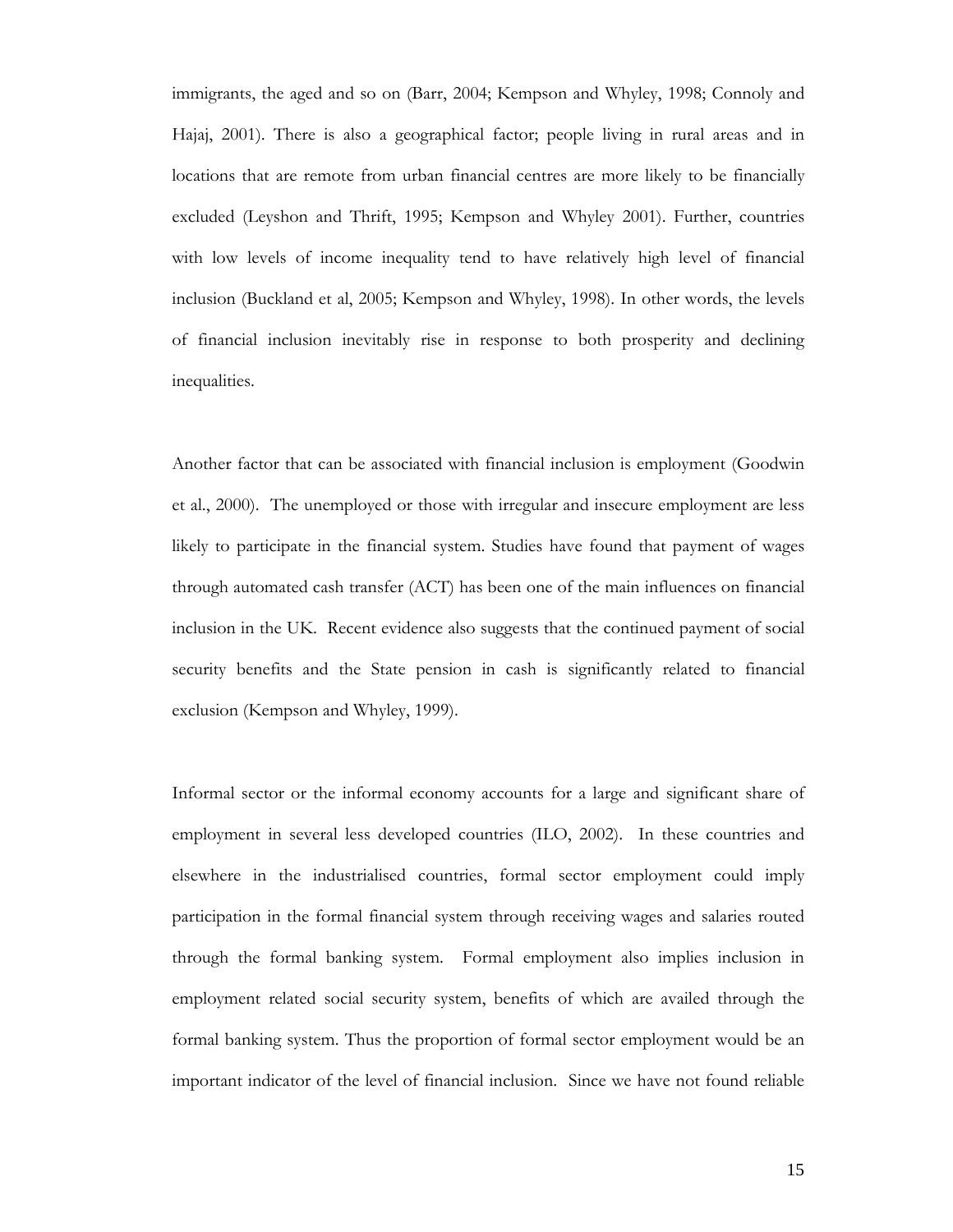cross country data on the proportion of formal sector workers, in the present analysis, this aspect is not being covered.13

The results of the first regression that we have attempted where the IFI variable (i.e., the transformed IFI) is regressed over some basic socio-economic variables are presented in Table 2. In the regression equation the IFI variable is regressed over GDP per capita, which is a proxy for income, adult literacy (in order to account for demographic factor, adult literacy is considered instead of total literacy), unemployment, rural population and income inequality as indicated by the Gini coefficient.

| Variable  | Coef.     | Std. Err. | t       | P >  t |
|-----------|-----------|-----------|---------|--------|
| ln(GDP)   | $1.02*$   | 0.166     | 6.16    | 0.00   |
| Adultlit  | $-0.008$  | 0.013     | $-0.61$ | 0.55   |
| Ruralpop  | 0.002     | 0.008     | 0.28    | 0.78   |
| Unemploy  | 0.004     | 0.011     | 0.36    | 0.72   |
| Ginicoeff | $-1.848$  | 1.246     | $-1.48$ | 0.15   |
| Constant  | $-7.647*$ | 1.8       | $-4.25$ | 0.00   |

**Table 2: Results of regressing IFI on socio-economic variables** 

Notes: Number of observations = 47

 $F (5, 41) = 21.20$ ,  $Prob > F = 0.000$ 

 $R^2 = 0.721$ , Adj  $R^2 = 0.687$ <br>\* - Variable significant at 0.01 level.

The variables in Tables 2 and 3 are:

ln(GDP) – logarithm of GDP per capita (in 2000 constant USD)

Adultlit – percentage of literate people aged 15 years and above in total population

Unemploy – percentage of unemployed people in the total labour force

Ruralpop – percentage of total population living in rural areas

Ginicoeff – Gini coefficients indicating income inequality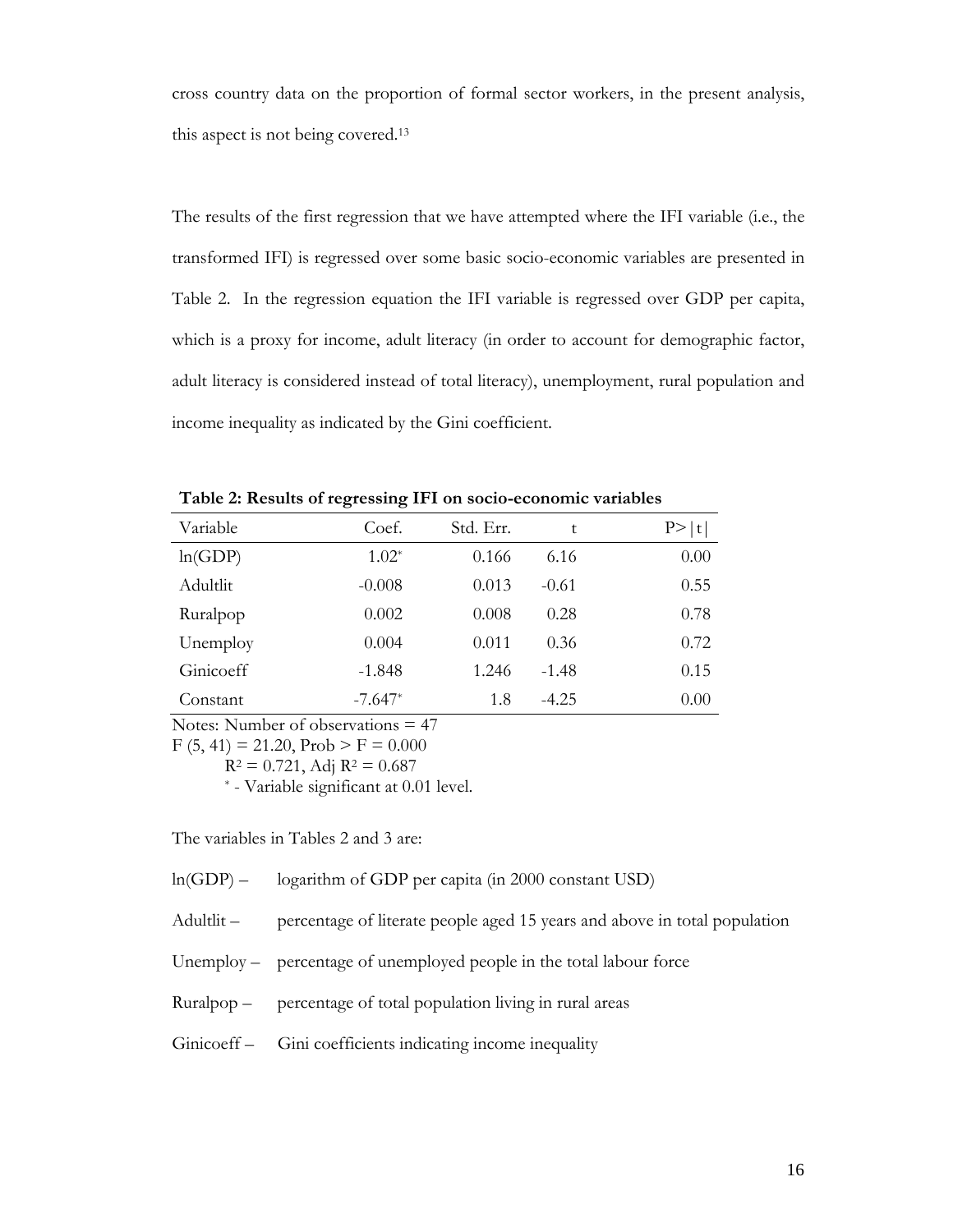As seen in Table 2, the coefficient for GDP per capita is positive and highly significant and explains financial inclusion almost single handed. This is not surprising and establishes, in other words, that income levels matter in explaining financial inclusion. Higher the income level, both at the individual level and for a country, higher is the financial inclusion. Now, in order to probe further into the socio-economic factors that can be associated with financial inclusion, we have attempted a related regression, without the GDP variable. The results of the same are presented in Table 3.

The removal of the GDP variable reduces the predictability of the regression as seen from the lower values of  $\mathbb{R}^2$  and adjusted  $\mathbb{R}^2$  in the second regression (Table 3) when compared with the first regression, which included the GDP variable (Table 2). Notwithstanding the loss of predictability, we find significant association of some socioeconomic variables in the regression with the IFI. First, the Gini coefficient is found to be negatively and significantly associated with financial inclusion. Thus, income inequality is negatively associated with financial inclusion, more precisely, higher the income inequality, higher is the likelihood of financial exclusion. Two other variables are associated with financial inclusion at 10 per cent level of significance. They are adult literacy and rural population. Adult literacy is positively and significantly associated with financial inclusion implying that higher the adult literacy, higher will be the financial inclusion. Rural population or the proportion of rural population is found to be negatively associated with financial inclusion. In other words, urbanization is positively associated with financial inclusion. The "unemployment" variable has an expected sign but it is not found to be significant.14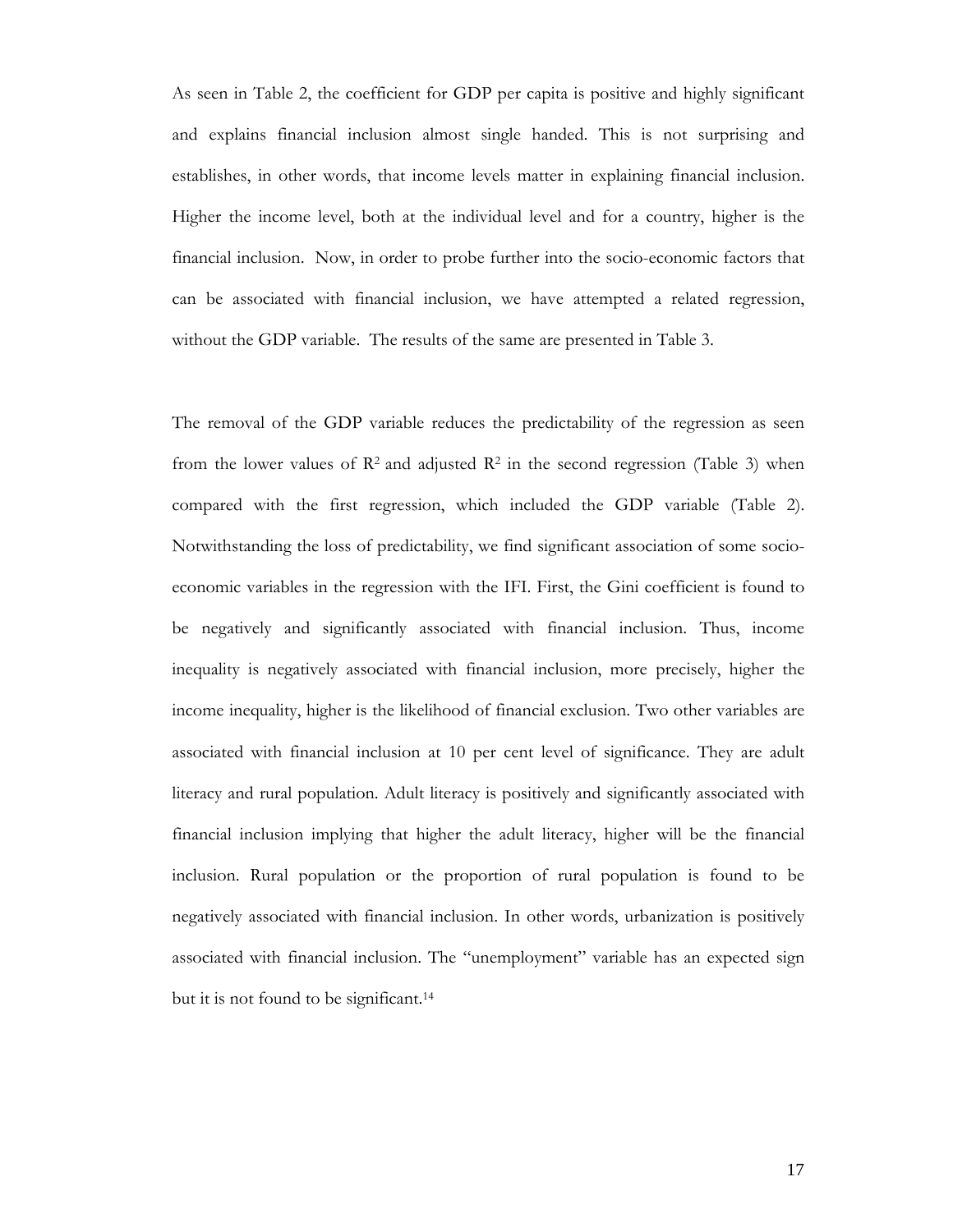| Variable  | Coef.      | Std. Err. | t       | P >  t |
|-----------|------------|-----------|---------|--------|
| Adultlit  | $0.031**$  | 0.016     | 1.90    | 0.07   |
| Ruralpop  | $-0.018**$ | 0.010     | $-1.91$ | 0.06   |
| Unemploy  | $-0.021$   | 0.014     | $-1.57$ | 0.13   |
| Ginicoeff | $-4.345*$  | 1.615     | $-2.69$ | 0.01   |
| Cons      | $-0.75$    | 1.932     | $-0.39$ | 0.70   |

**Table 3: Results of regressing IFI on socio economic variables (without GDP)**

Notes: Number of observations = 47

 $F(4, 42) = 9.05$ ,  $Prob > F = 0.00000$ 

 $R^2 = 0.4630$ , Adj  $R^2 = 0.4119$ <br>\* - Variable significant at 0.01 level, \*\* - Variable significant at 0.10 level.

#### **4.2 Results of the regression on infrastructure related variables**

Access to financial services requires basic infrastructure to be in place. Infrastructure such as a road network, telephone and television network, access to information through newspapers, radio, cable TV, computer and internet can play a role in enhancing financial inclusion by facilitating easy mobility and awareness about financial services.15 The road network can be taken as an indicator of the general level of physical infrastructure in a country. Also, (paved) road network is a basic requirement or a prerequisite for setting up of bank branches and ATM networks in rural and less densely populated areas. All other variables used in the regression equation are indicators of connectivity and information availability. We present the results of the regression on IFI (i.e. logit of IFI) on some infrastructure related variables in Table 4.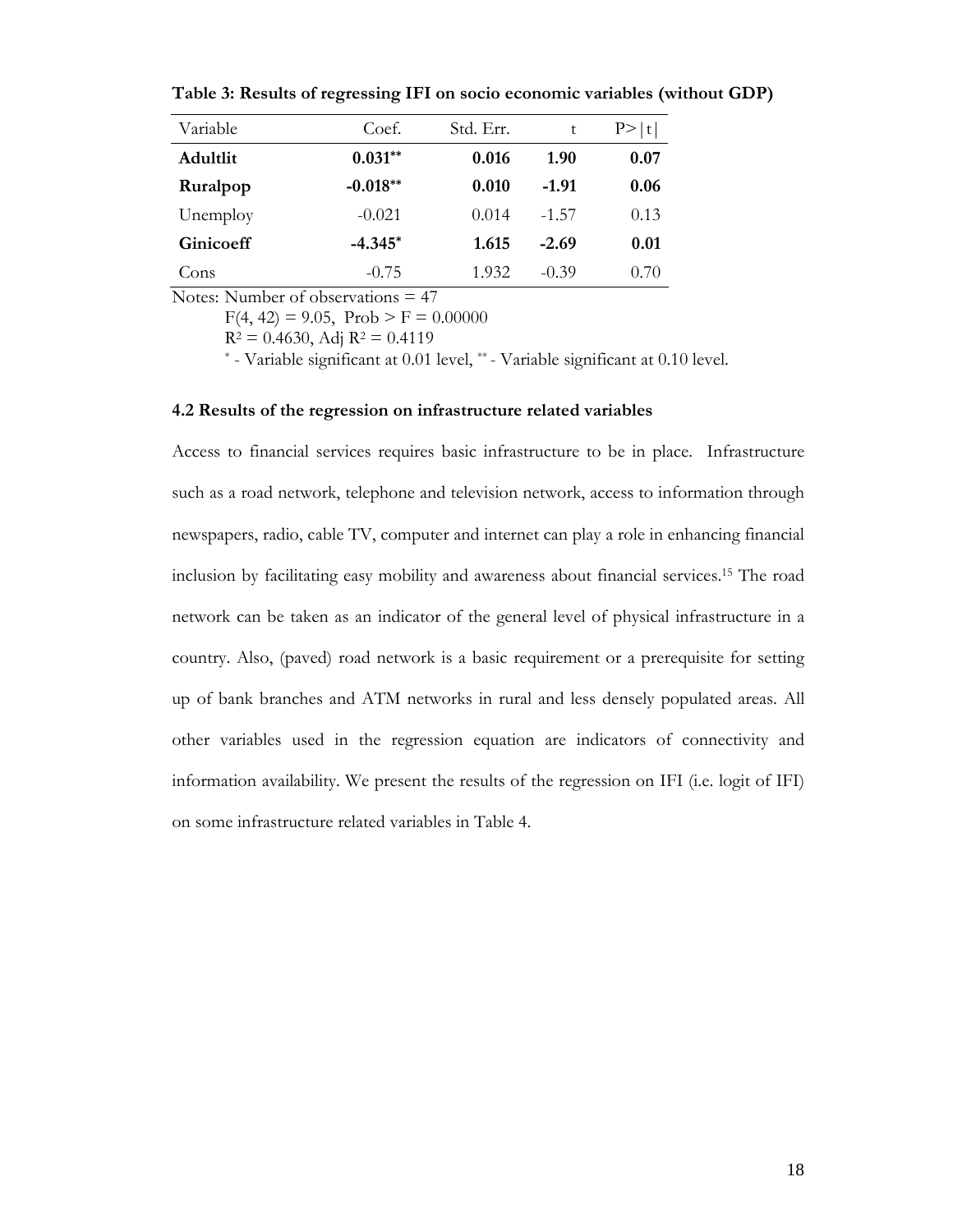| Variable  | Coef.     | Std. Err. | t       | t    |
|-----------|-----------|-----------|---------|------|
| P_road    | $0.763*$  | 0.258     | 2.96    | 0.01 |
| Phone     | $0.363**$ | 0.168     | 2.16    | 0.04 |
| Newspaper | 0.002     | 0.002     | 1.04    | 0.31 |
| Radio     | $-0.001$  | 0.001     | $-1.66$ | 0.11 |
| CableTV   | $-0.002$  | 0.002     | $-0.65$ | 0.52 |
| Computer  | $-0.002$  | 0.002     | $-0.83$ | 0.42 |
| Internet  | $.006**$  | 0.003     | 2.34    | 0.03 |
| Constant  | $-3.833*$ | 0.806     | $-4.76$ | 0.00 |

**Table 4: Results of regression of IFI on infrastructure variables** 

Notes: Number of observations = 36

 $F( 7, 28) = 19.89$ ,  $Prob > F = 0.000$ 

 $R^2 = 0.833$ , Adj  $R^2 = 0.791$ ;

\* - Variable significant at 0.01 level, \*\* - variable significant at 0.05 level

The variables in Table 4 are:

P\_road – Paved roads (in Km) per square Km of land area.16

Phone – logarithm of the number of telephone (land line and mobile) subscription per

1000 population.

Newspaper – Number of daily newspapers per 1000 population

Radio – Number of radios per 1000 population

CableTV – Number of cable TV subscription per 1000 population

Computer – Number of personal computers per 1000 population

Internet – Number of internet users per 1000 population

As seen in Table 4, physical infrastructure like network of paved road is highly positively significant in enhancing financial inclusion. Similarly, telephone and internet subscriptions are also found to be positive and significant. The variables for density of radios, newspapers cable TV and computers do not show any significant relationship with financial inclusion in our estimation. Telephone and internet usage being positively associated with the level of financial inclusion indicate that connectivity and information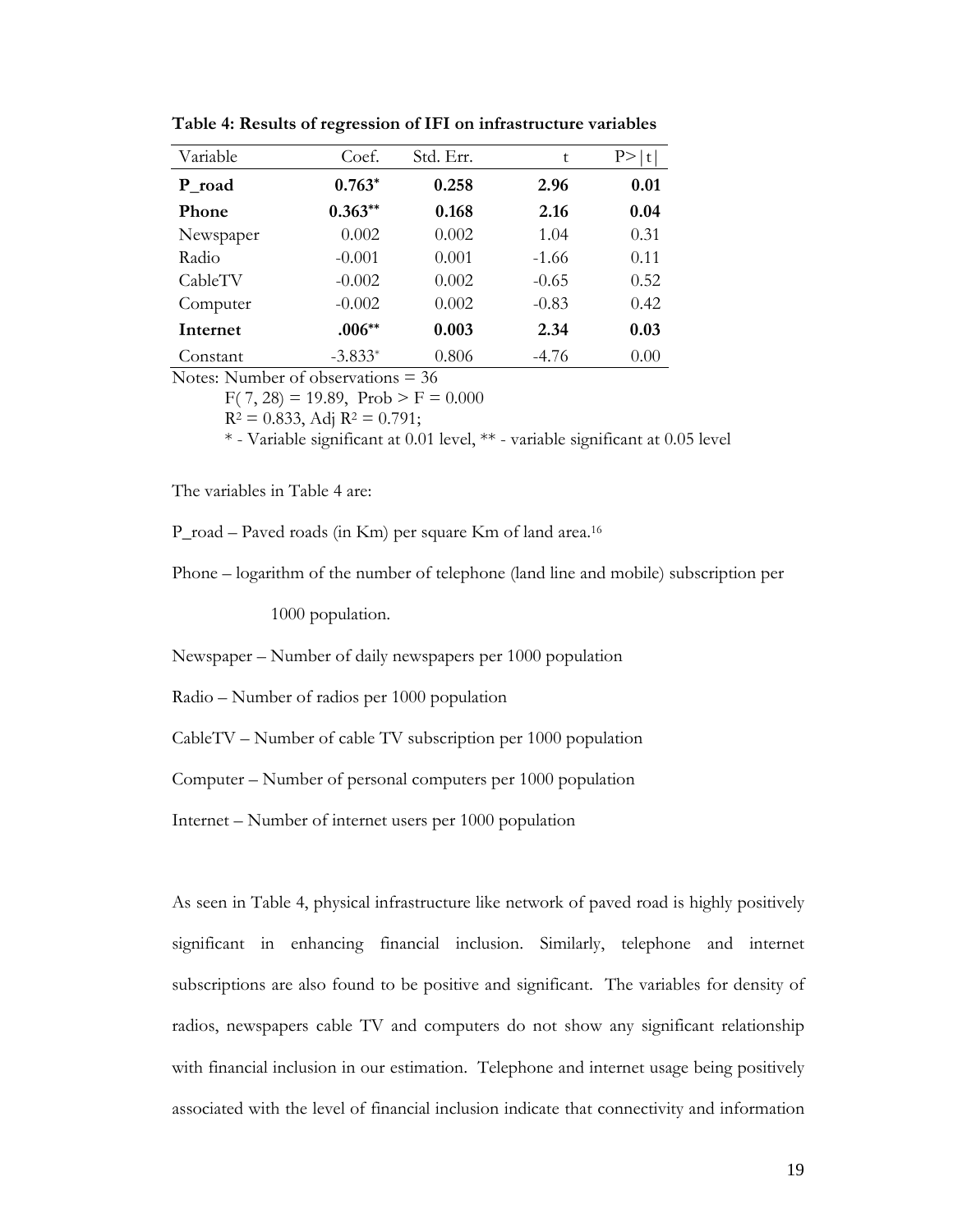play an important role in financial inclusion. This is in line with Beck et al. (2007), who found telephone network to be positively associated with banking outreach.

#### **4.3 Results of the regression on banking variables**

In this regression we have attempted to see the extent to which the structure and health of the banking sector explains the level of financial inclusion. The variables considered are indicators of the health of the banking system, ownership pattern and interest rate. The specific variables on the soundness or health of the banking system are the nonperforming assets (NPA) as a percentage of total assets and the capital asset ratio (CAR) of the banking system. Lower the NPA, better is the health of the banking system while in case of the CAR, higher the CAR, better is the health of the banking system. For ownership pattern, shares of foreign banks and government owned banks in the total banking sector assets have been considered. The real interest rate indicates the cost of capital in the banking system or the attractiveness of the banking system. Table 5 presents the results of regressing our dependent variable (transformed IFI) on the banking variables.

| Variable             | Coef.      | Std. Err. | t       |      |
|----------------------|------------|-----------|---------|------|
| <b>NPA</b>           | $-0.125*$  | 0.033     | $-3.81$ | 0.00 |
| <b>CAR</b>           | $-0.130**$ | 0.061     | $-2.14$ | 0.04 |
| asset_foreign        | $-0.025**$ | 0.008     | $-3.24$ | 0.00 |
| asset_govt.          | $-0.013$   | 0.012     | $-1.06$ | 0.30 |
| <b>Interest Rate</b> | $-0.029$   | 0.022     | $-1.31$ | 0.20 |
| Cons                 | $2.347*$   | 0.584     | 4.02    | 0.00 |

**Table 5: Results of regression of IFI on banking variables** 

Notes: Number of observations = 34

 $F(5, 28) = 8.13$ ,  $Prob > F = 0.0001$ 

 $R^2 = 0.592$ , Adj  $R^2 = 0.519$ 

\* - Variable significant at 0.01 level, \*\* - variable significant at 0.05 level.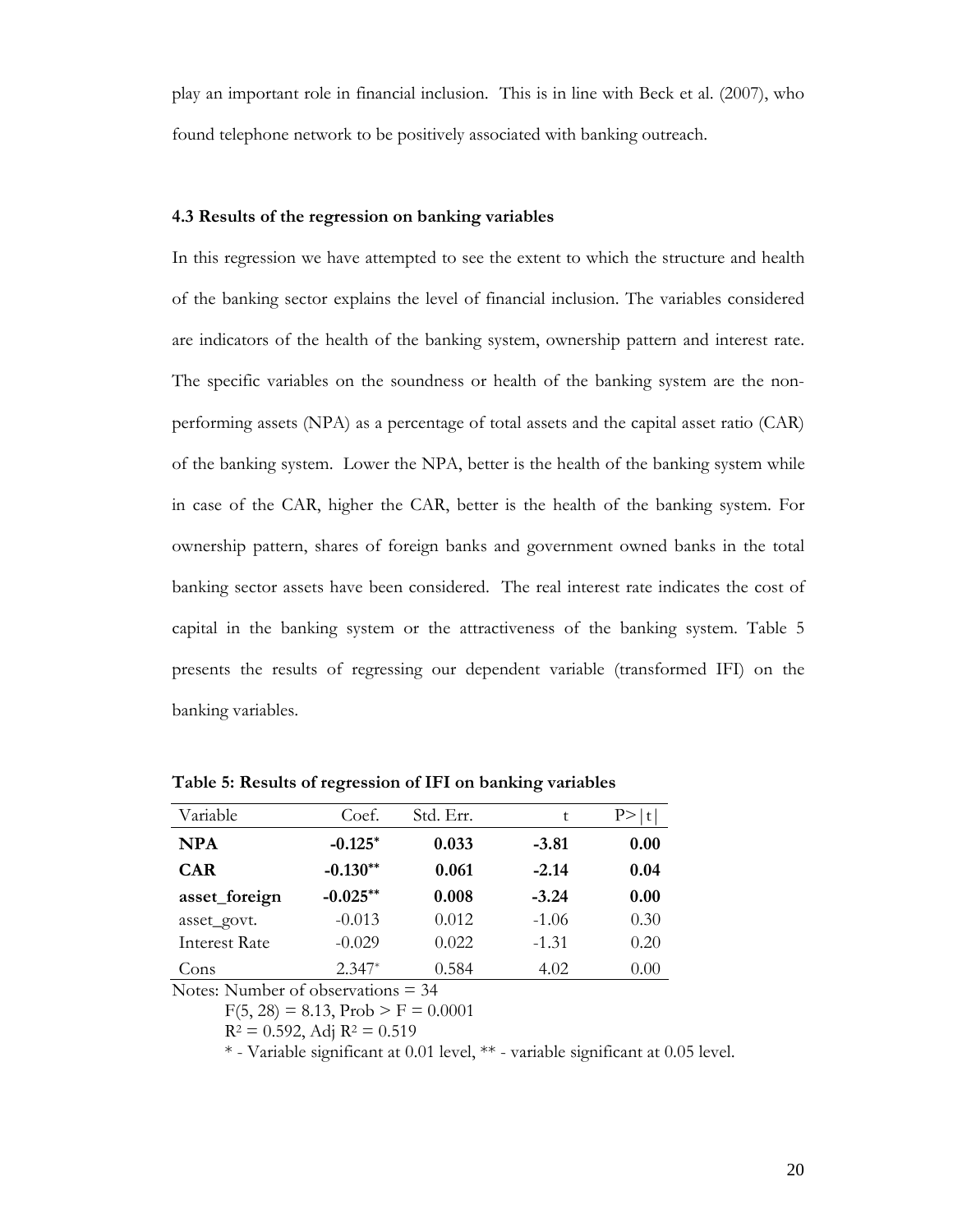The variables in Table 5 are:

NPA – Non-performing assets as a percentage of total assets of the banking sector

CAR - Capital asset ratio of the banking sector

asset\_foreign - Share of foreign banks in the total banking sector assets

asset govt - Share of the government in the total banking sector assets

Interest rate – real interest rate prevailing in the economy

As seen from the results in Table 5, the level of NPA of the banking system in an economy is found to be significantly and negatively associated with financial inclusion. The widely held view for high NPA of a banking system is that NPAs are a result of providing credit to the low income groups (who are more likely to default), sometimes to comply with the "directed lending" programmes such as the "priority sector lending" in India. If lending to the poor and consequent default on their part was in fact the cause for NPA, then higher levels of NPAs should be associated with higher levels of financial inclusion. Our results show the opposite, they indicate higher level of NPA to be associated with lower level of financial inclusion. Thus, efforts to include more people into the financial system is not the significant cause for the NPA, on the contrary, the cause for NPAs lies elsewhere.17

Another proxy for the health of the banking system, the capital asset ratio (CAR) is found to have a negative coefficient that is significant at 0.05 level. Thus, highly capitalized banking systems seem to be less inclusive. This is not surprising, as banking systems having high CAR tend to be more cautious in lending, thus negatively affecting financial inclusion.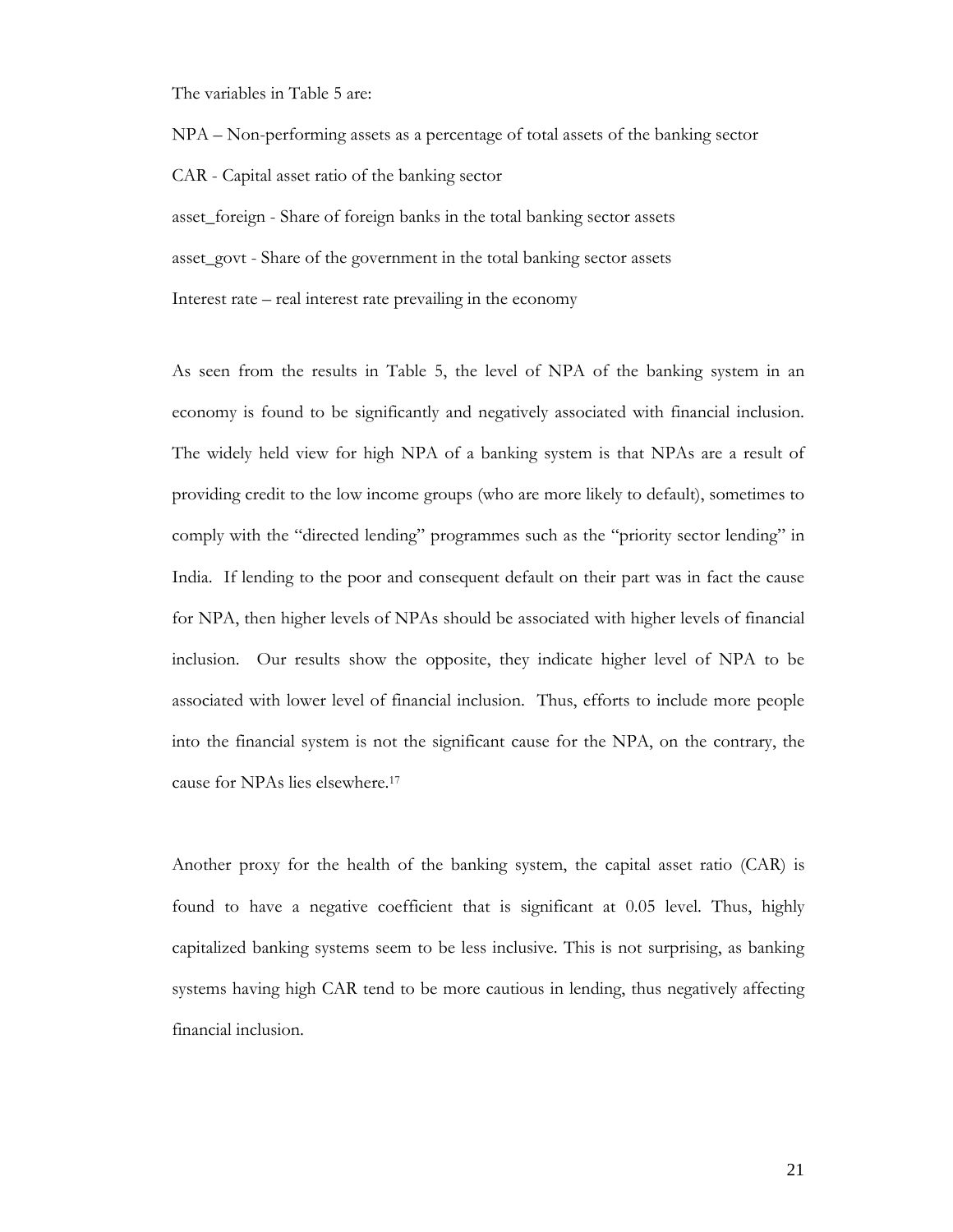High share of foreign ownership in the banking system is found to be negatively associated with financial inclusion. In our sample of 49 countries, we have observed that countries such as Madagascar, Armenia and Jordan with high share of foreign banks in the total banking sector assets (more than 60 per cent) have very low IFI values (0.009, 0.041 and 0.298 respectively). While countries with high financial inclusion, such as Denmark, Austria, Belgium and France have very low share of foreign banks in their total banking sector assets (lower than 3 per cent in each of these countries).

Advocates of banking sector liberalization have argued that entry of foreign banks will increase the supply of credit and improve efficiency by increasing competition (WTO 2005). This argument, however, may not always be true, as shown by several studies. For example, an IMF study by Detragiache et al. (2006) found that in poor countries, a stronger foreign bank presence is robustly associated with less credit to the private sector. In addition, they found that in countries with more foreign bank penetration, credit growth is slower and there is less access to credit. Gormley (2007) found that in case of India, the entry of foreign banks is associated with an overall decrease in credit availability for firms. Using cross country data, Beck et al. (2007) have also found a significantly negative association between share of foreign banks' assets and number of accounts (credit as well as deposit) per capita in a country. Literature has termed this as "cream skimming" by foreign banks, in which foreign banks indulge in serving only the wealthy borrowers due to informational asymmetries. Our finding on the negative association between financial inclusion and foreign banks' asset share seems to be in line with these evidences.

Share of government ownership in the banking system, our results show, does not have a significant association with financial inclusion. This can be interpreted as the inefficacy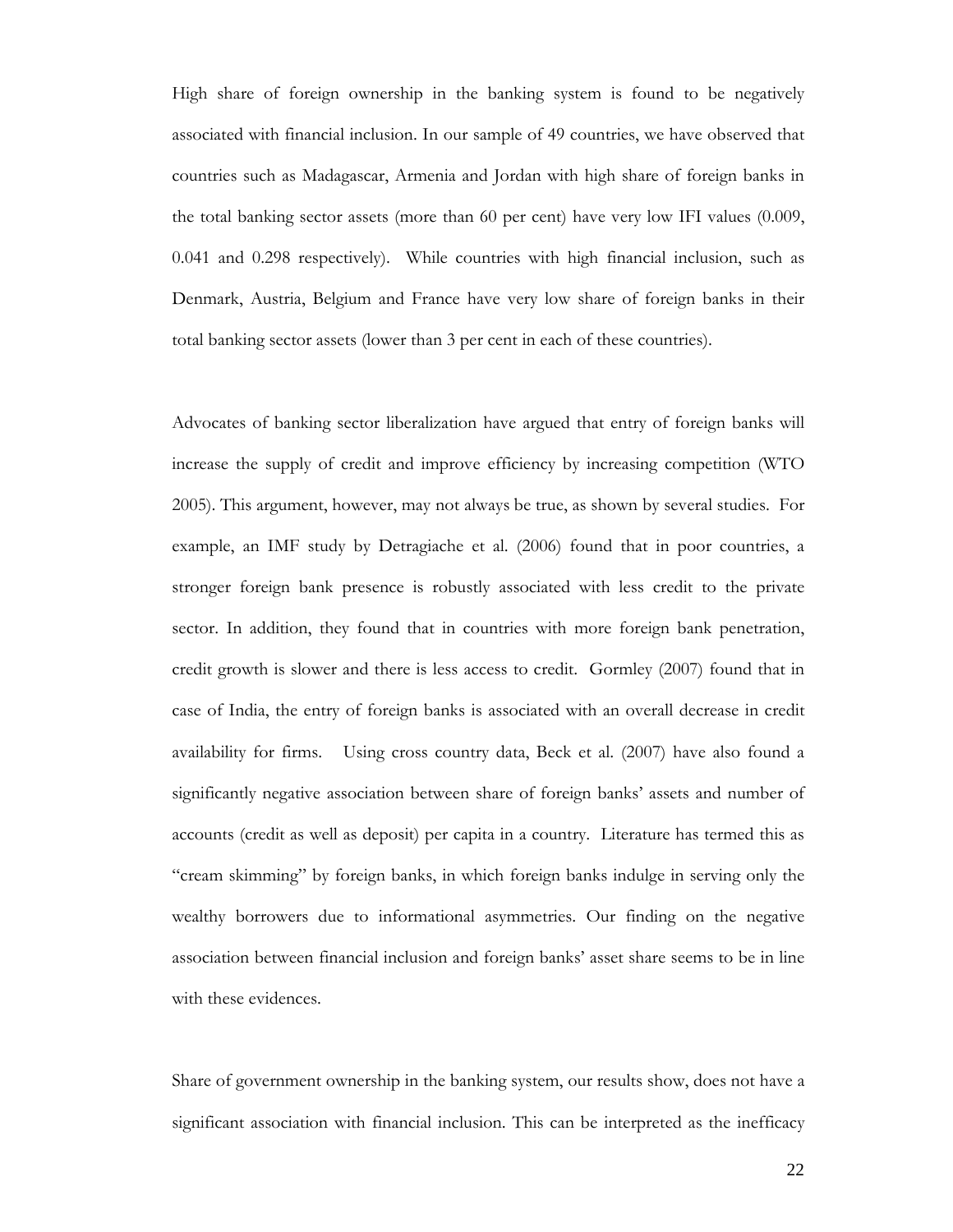of state owned banks in bringing about financial inclusion. Similarly, the real interest rate does not show any significant relationship with financial inclusion.

# **5. Conclusion**

Literature has identified financial exclusion as a manifestation of social exclusion. In this paper we have attempted a cross country study on factors associated with financial inclusion. Using an index of financial inclusion (Sarma, 2008), we first describe the broad relationship between financial inclusion and human development. We find that level of human development and that of financial inclusion are strongly positively correlated, although few exceptions exist.

Our empirical analysis confirms that income as measured by per capita GDP is an important factor in explaining the level of financial inclusion in a country. Going beyond per capita GDP, we find that income inequality, adult literacy and urbanisation are also important factors. Further, physical and electronic connectivity and information availability, indicated by road network, telephone and internet usage, also play positive role in enhancing financial inclusion. These findings strengthen the assertion that financial exclusion is indeed a reflection of social exclusion, as countries having low GDP per capita, relatively higher levels of income inequality, low rates of literacy, low urbanisation and poor connectivity seem to be less financially inclusive.

From among the banking sector variables, we find that the proportion of nonperforming assets is inversely associated with financial inclusion, indicating that attempts by different countries towards greater financial inclusion have not contributed in any way to the non-performing assets of the banking system. The capital asset ratio (CAR) is seen to be negatively associated with financial inclusion. In other words, when the CAR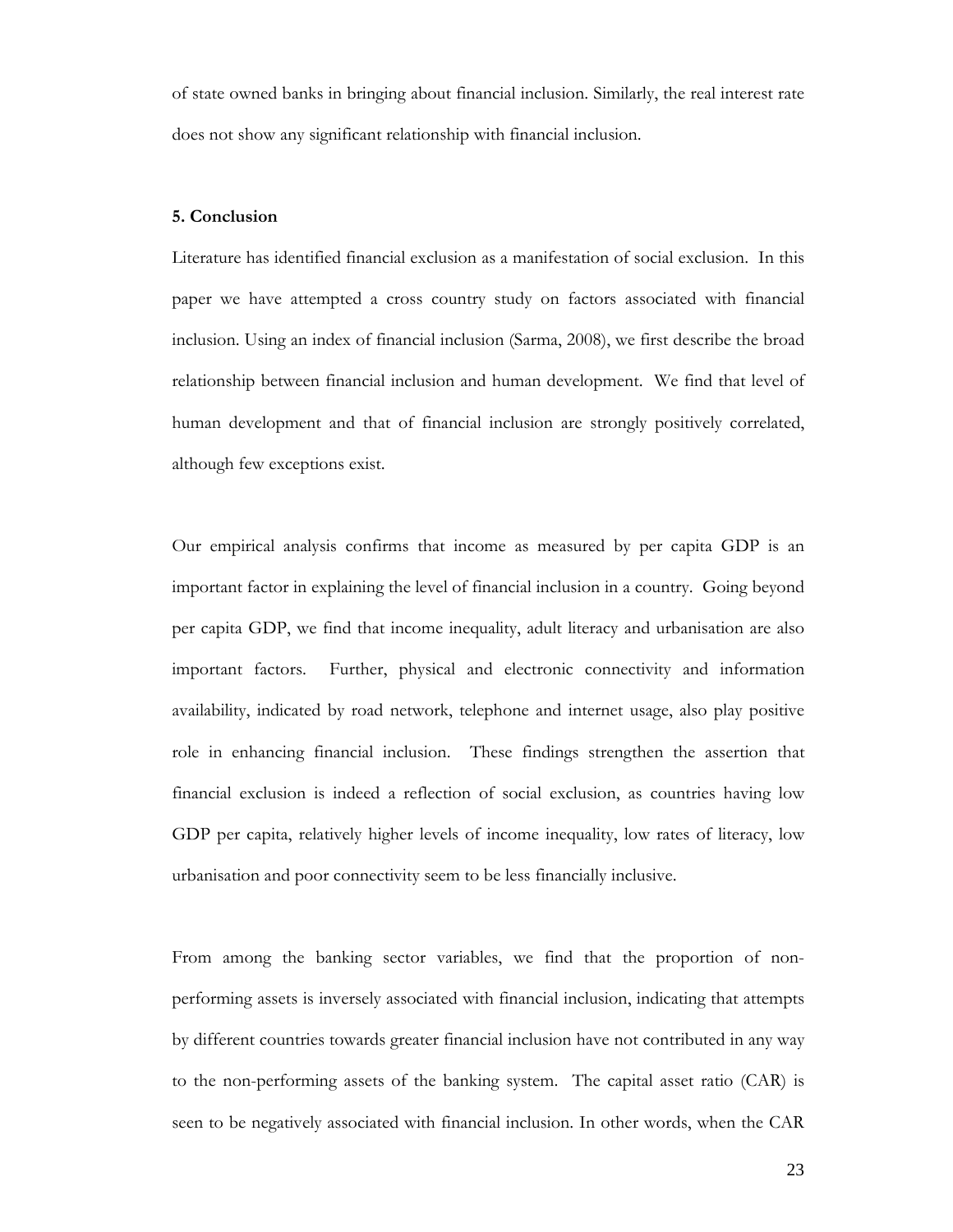of a country is high, the banking system tends to be more cautious in opening its doors to the financially excluded. Foreign ownership in the banking sector is seen to be negatively affecting financial inclusion, while government ownership does not have a significant effect. Finally, interest rate does not seem to be significantly associated with financial inclusion.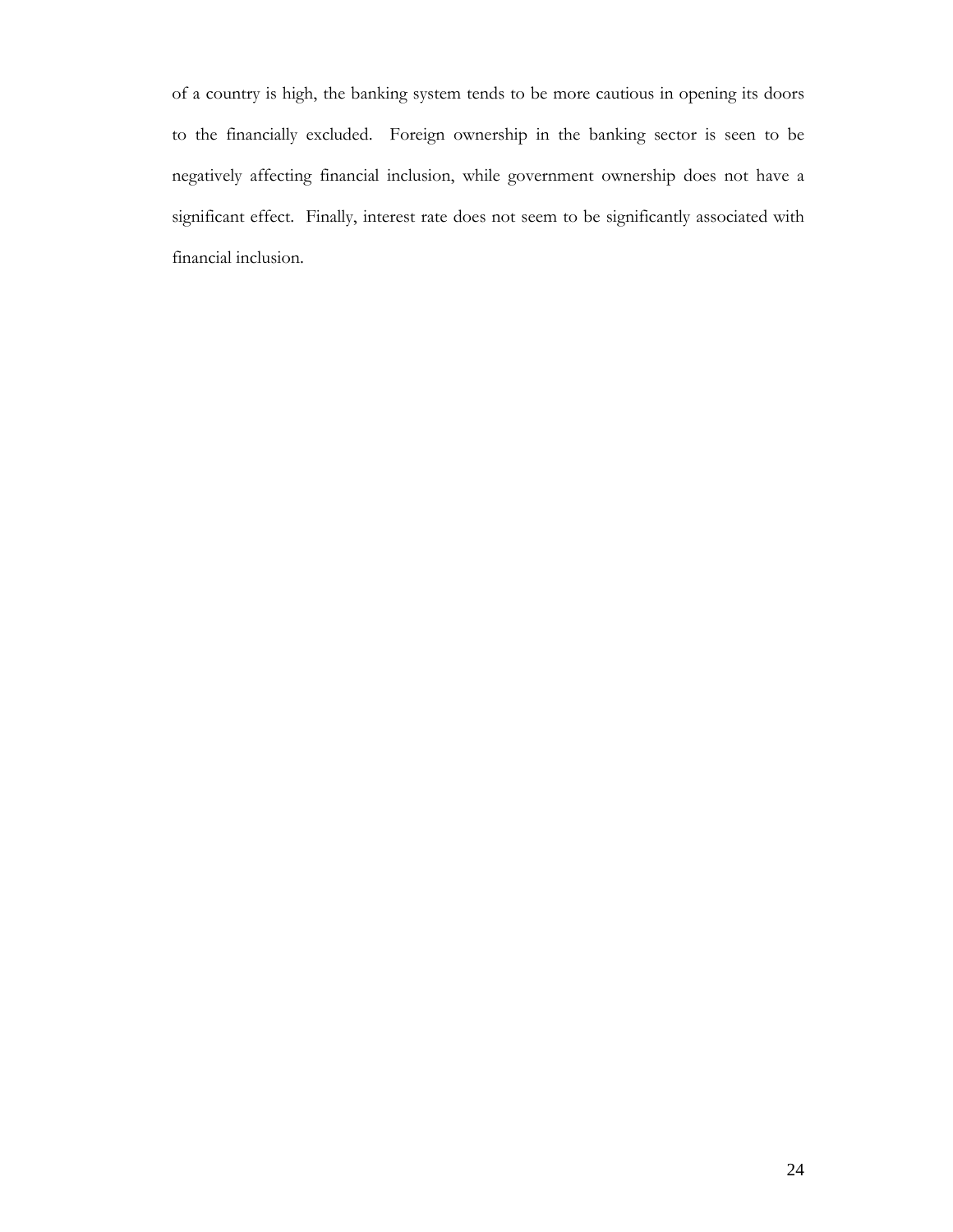# **Acknowledgements**

Earlier versions of this paper have been presented at the 'Conference on Equality, Inclusion and Human Development', September 10-13, 2008, organised by HDCA and IHD, New Delhi and at the Madras School of Economics, Chennai on September 19, 2008. We are grateful for all suggestions and comments that we received at the two presentations. All remaining errors are ours.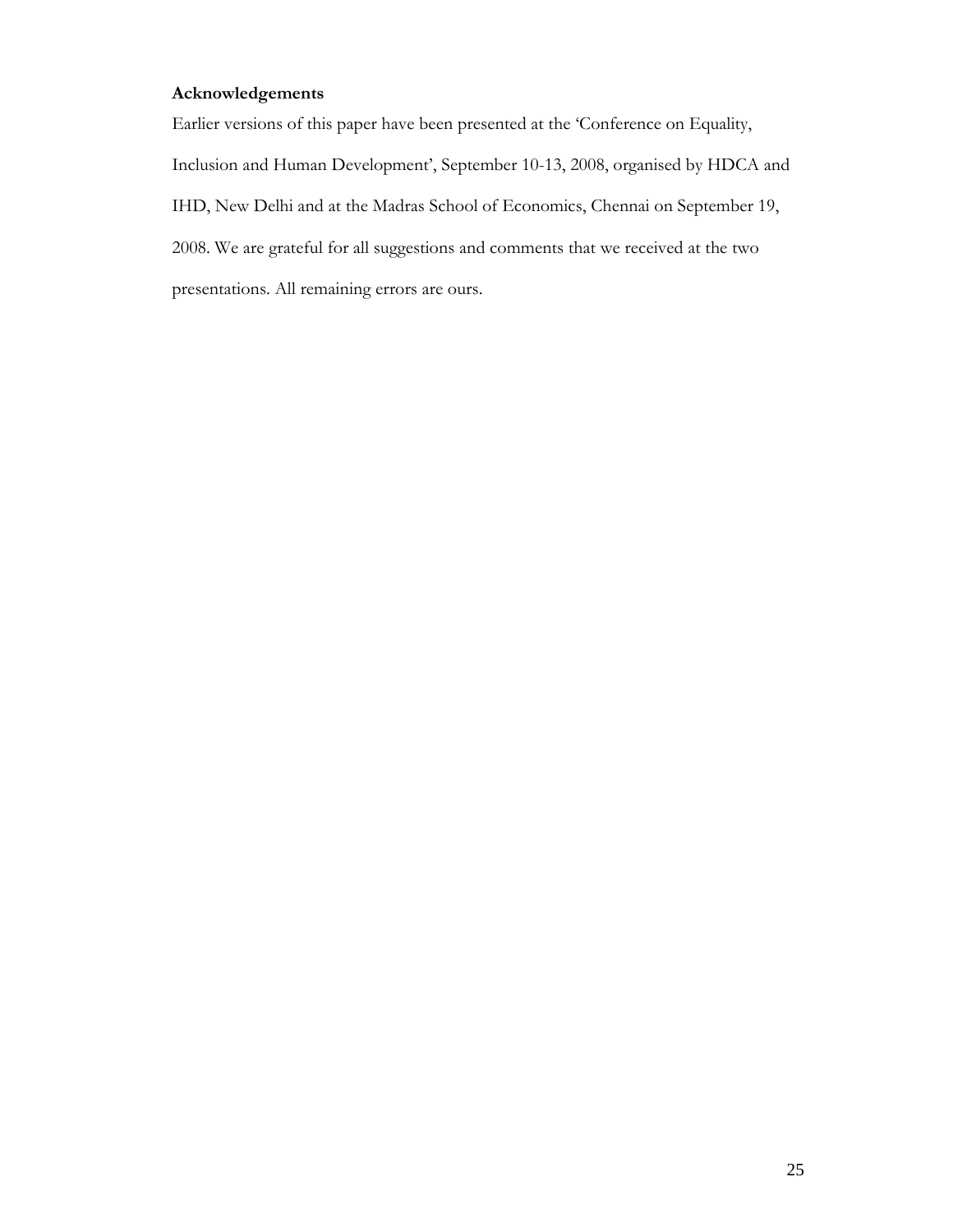#### **References**

- Barr, M. (2004), Banking the Poor, *Yale Journal on Regulation* 21, pp. 122-239.
- Beck, T., A. Demirguc-Kunt, M. Soledad and M. Peria (2007), Reaching Out: Access to And Use of Banking Services Across Countries, *Journal of Financial Economics,* Vol. 85, No. 1, pp. 234-266.
- Buckland, J., B. Guenther, G. Boichev, H. Geddie and M. Mutch (2005), There Are No Banks Here: Financial and Insurance Exclusion Services in Winnipeg's North End, Winnipeg Inter-City Research Alliance (WIRA).
- Carbo, S., E. P. M. Gardener, P. Molyneux (2005), *Financial Exclusion,* Palgrave MacMillan.
- Conroy, J. (2005), APEC And Financial Exclusion: Missed Opportunities For Collective Action?, *Asia-Pacific Development Journal* , 12(1), June 2005.
- Collard, S., E. Kempson and C. Whyley (2001), *Tackling Financial Exclusion An area-based approach,* The Policy Press, UK.
- COMPAS (2005), *Report on Informal Remittance Systems in Africa, Caribbean and Pacific (ACP) countries,* ESRC Centre on Migration, Policy and Society (COMPAS), University of Oxford.
- Connolly, C. and K. Hajaj (2001), *Financial Services and Social Exclusion*, Financial Services Consumer Policy Centre, University of New South Wales.
- Corr, C. (2006), *Financial Exclusion in Ireland: An Exploratory Study and Policy Review*, Combat Poverty Agency Research Series 39.
- Detragiache, E., T. Tressel and P. Gupta (2006), Foreign Banks in Poor Countries: Theory and Evidence, IMF Working Paper WP/06/18, International Monetary Fund, Washington, D.C.
- Djankov, S., P. Miranda, E. Seira and S. Sharma (2008), Who are the Unbanked ? , World Bank Policy Research Working Paper 4647, World Bank, Washington, D.C.
- El Qorchi, M., S. M. Maimbo and J. W. Wilson (2003), Informal Funds Transfer Systems: An Analysis of the Informal Hawala System, Occasional Paper No. 222, International Monetary Fund, Washington, D.C.
- European Commission (2008), *Financial services Provision and Prevention of Financial Exclusion*, Report by the Director General for Employment, Social Affairs and Equal Opportunities, European Commission.
- Goodwin, D., L. Adelman, S. Middleton and K. Ashworth (2000), Debt, Money Management and Access to Financial Services: Evidence from the 1999 PSE Survey of Britain, 1999 PSE Survey Working Paper 8, Centre for Research in Social Policy, Loughborough University.
- Gormley, T. A. (2007), Banking Competition in Developing Countries: Does Foreign Bank Entry Improve Credit Access?, mimeo, John M. Olin School of Business, Washington University in St. Louis.
- ILO (2002), *Women and Men in the Informal Economy: A Statistical Picture*, International Labour Office, Geneva.
- Kempson, E., A. Atkinson and O. Pilley (2004), *Policy Level Response to Financial Exclusion in Developed Economies: Lessons for Developing Countries*, Report of Personal Finance Research Centre, University of Bristol.
- Kempson E., C. Whyley, J. Caskey and S. Collard (2000), *In or out? Financial Exclusion: A Literature and Research Review*, Report, Financial Services Authority.
- Kempson, E. and C. Whyley (1998), *Access to Current Accounts*, British Bankers' Association, London.
- Kempson, E. and C. Whyley (1999), *Kept Out or Opted Out?,* Policy Press, Bristol.
- Kempson, E. and C. Whyley (2001), *Payment of Pension and Benefits*, Department for Work and Pension, London.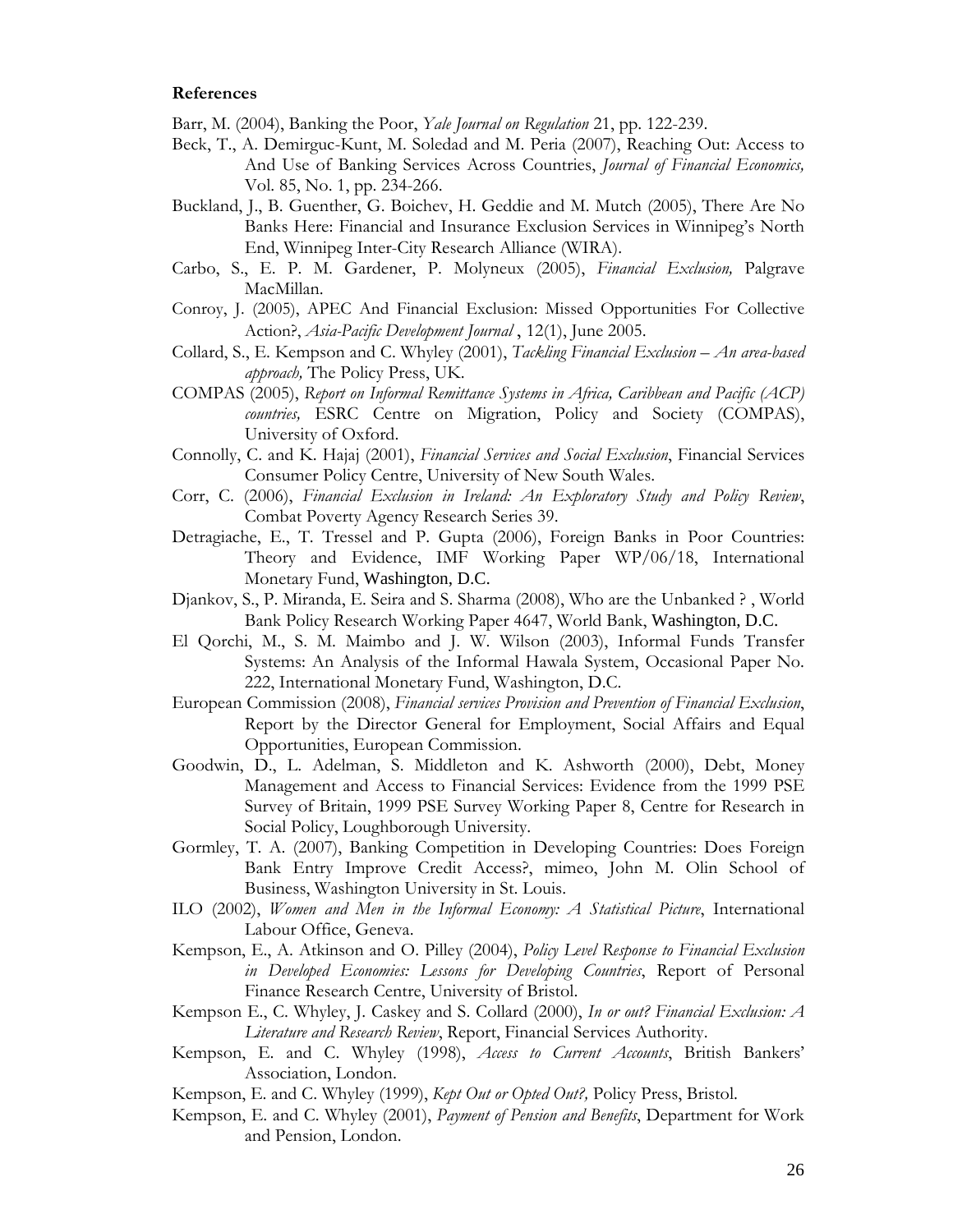- Leyshon, A. and N. Thrift (1995), Geographies of Financial Exclusion: Financial Abandonment in Britain and the United States, *Transactions of the Institute of British Geographers,* New Series, Vol. 20, No. 3, pp. 312-41.
- Maimbo, S. M. (2004), The Regulation and Supervision of Informal Remittance Systems: Emerging Oversight Strategies, paper presented at the IMF Seminar on Current Developments in Monetary and Financial Law, Washington D. C.
- Mohan, Rakesh (2006), Economic Growth, Financial Deepening and Financial Inclusion, Address at the Annual Bankers' Conference 2006, Hyderabad on November 3, 2006. <http://rbidocs.rbi.org.in/rdocs/Speeches/PDFs/73697.pdf>
- Puri, S. and T. Ritzema (1999), Migrant Worker Remittances, Micro-finance and the Informal Economy: Prospects and Issues, Working Paper No. 21, Social Finance Unit, International Labour Office, Geneva.
- Rangarajan Committee (2008), *Report of the Committee on Financial Inclusion*, Government of India.
- Reddy, P. K. (2002), A Comparative Study of Non Performing Assets in India in the Global Context – similarities and dissimilarities, remedial measures, Working Paper, Indian Institute of Management, Ahmedabad.
- Sarma, M. (2008), Index of Financial Inclusion, ICRIER Working Paper, August 2008.
- Seidman, E. and J. Tescher (2004), From Unbanked to Homeowner: Improving the Supply of Financial Services for Low-Income, Low-Asset Customers, The Centre for Financial Services Initiative.
- Sinclair, S. P. (2001), *Financial Exclusion: An Introductory Survey*, Report of Centre for Research in Socially Inclusive Services, Heriot-Watt University, Edinburgh.
- Solo, T. M and A. Manroth (2006), Access to Financial Services in Colombia The Unbanked in Bogota, World Bank Policy Research Paper 3834.
- WTO (2005), Liberalization of Financial Services, Communication From Australia, Bahrain, Canada, The European Communities, Japan, Norway, Oman, Panama, Singapore, Switzerland, The Separate Customs Territory Of Taiwan, Penghu, Kinmen and Matsu, and the United States, TN/S/W/43,  $S/FIN/W/43$ , (05-2335)

http://trade.ec.europa.eu/doclib/docs/2005/december/tradoc\_126552.pdf